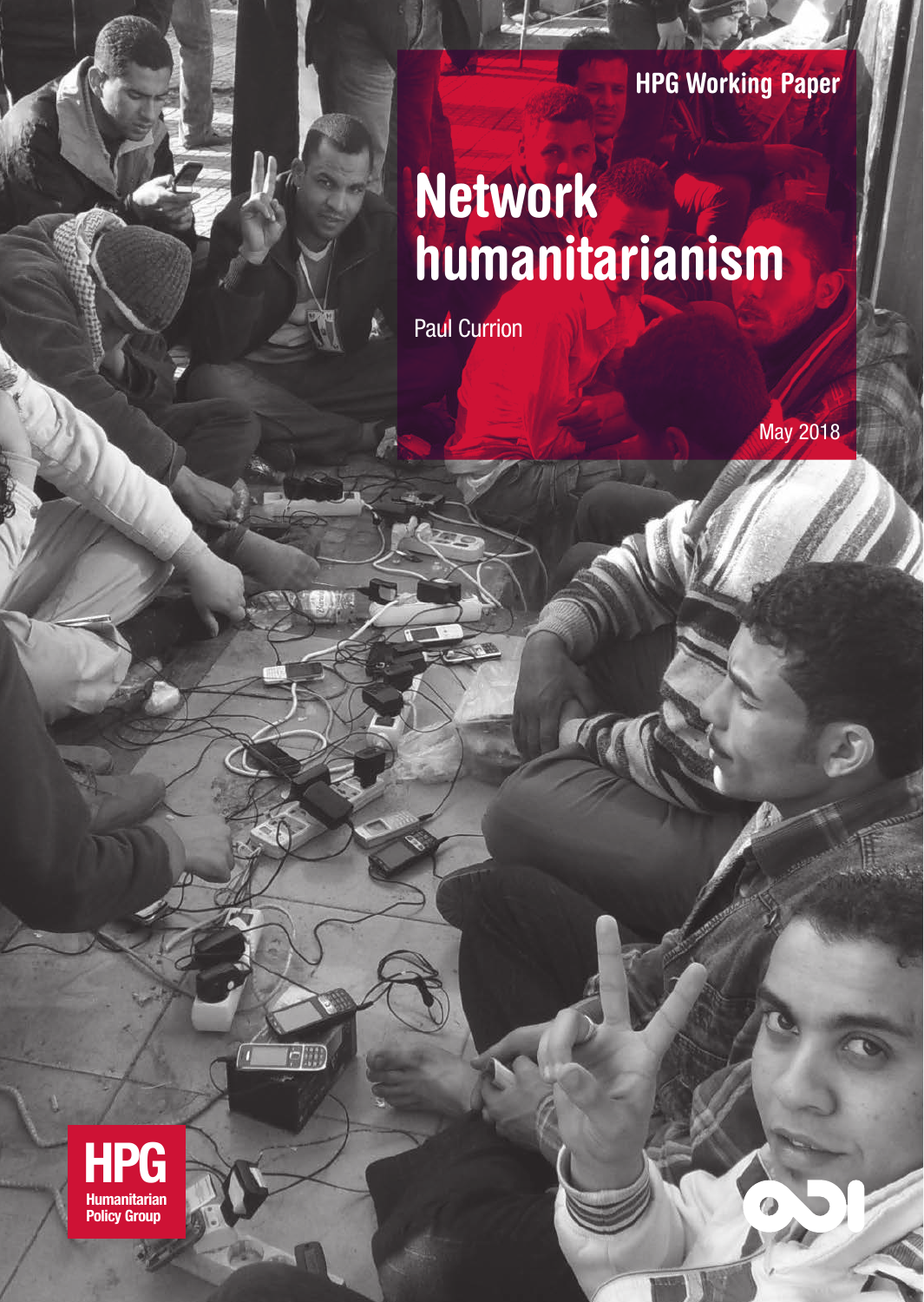#### **About the author**

Paul Currion is a humanitarian consultant focused on system change in the humanitarian sector, with particular interest in technology. Over the past 20 years he has worked for UN agencies, NGOs, donors and private companies in a range of countries including Afghanistan, Iraq and Liberia, and in the Indian Ocean tsunami response.

This Working Paper is part of the HPG series 'Constructive Deconstruction: Imagining Alternative Humanitarian Action'.

Humanitarian Policy Group Overseas Development Institute 203 Blackfriars Road London SE1 8NJ United Kingdom

Tel. +44 (0) 20 7922 0300 Fax. +44 (0) 20 7922 0399 Email: hpgadmin@odi.org Website: http://www.odi.org/hpg

© Overseas Development Institute, 2018

Readers are encouraged to quote or reproduce materials from this publication but, as copyright holders, ODI requests due acknowledgement and a copy of the publication. This and other HPG Reports are available from www.odi.org.uk/hpg.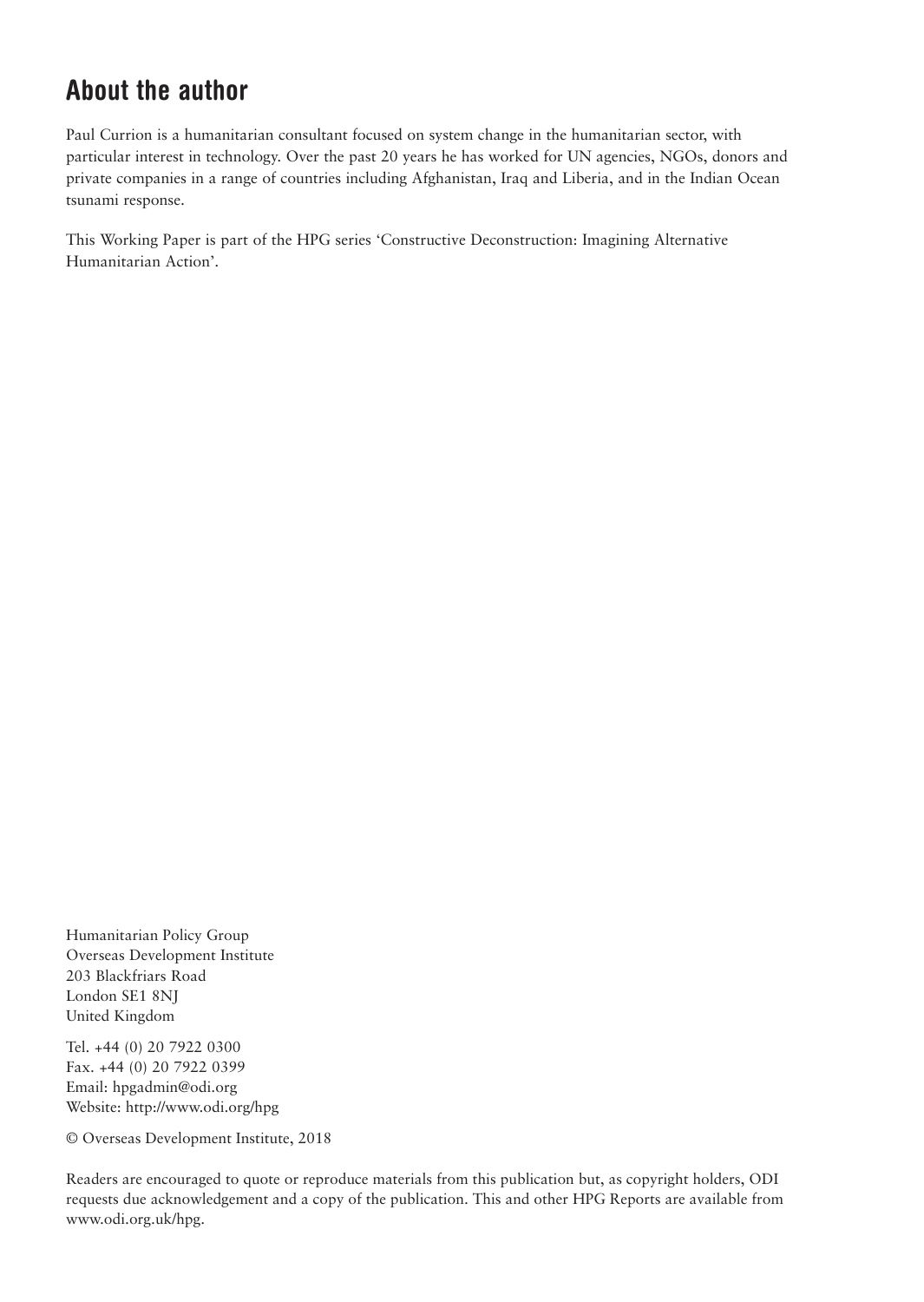# **Contents**

|              | <b>Introduction</b>                       | $\mathbf{1}$   |
|--------------|-------------------------------------------|----------------|
| $\mathbf{2}$ | The nature of the humanitarian system     | $\mathfrak{Z}$ |
|              | 2.1 Hierarchy                             | $\overline{4}$ |
|              | 2.2 Market                                | 5              |
|              | 2.3 Network                               | 6              |
| 3            | <b>Describing Network Humanitarianism</b> | 7              |
|              | 3.1 Modular not mammoth                   | 7              |
|              | 3.2 Distributed not decentralised         | 8              |
|              | 3.3 Collaboration not communication       | 10             |
|              | 3.4 Platform not pedestal                 | 11             |
|              | 3.5 Relational not transactional          | 13             |
| 4            | The trouble with networks                 | 15             |
|              | 4.1 Finance                               | 15             |
|              | 4.2 Access                                | 15             |
|              | 4.3 Accountability                        | 16             |
| ხ            | <b>Conclusion: a way forward</b>          | 17             |
|              | <b>Bibliography</b>                       | 19             |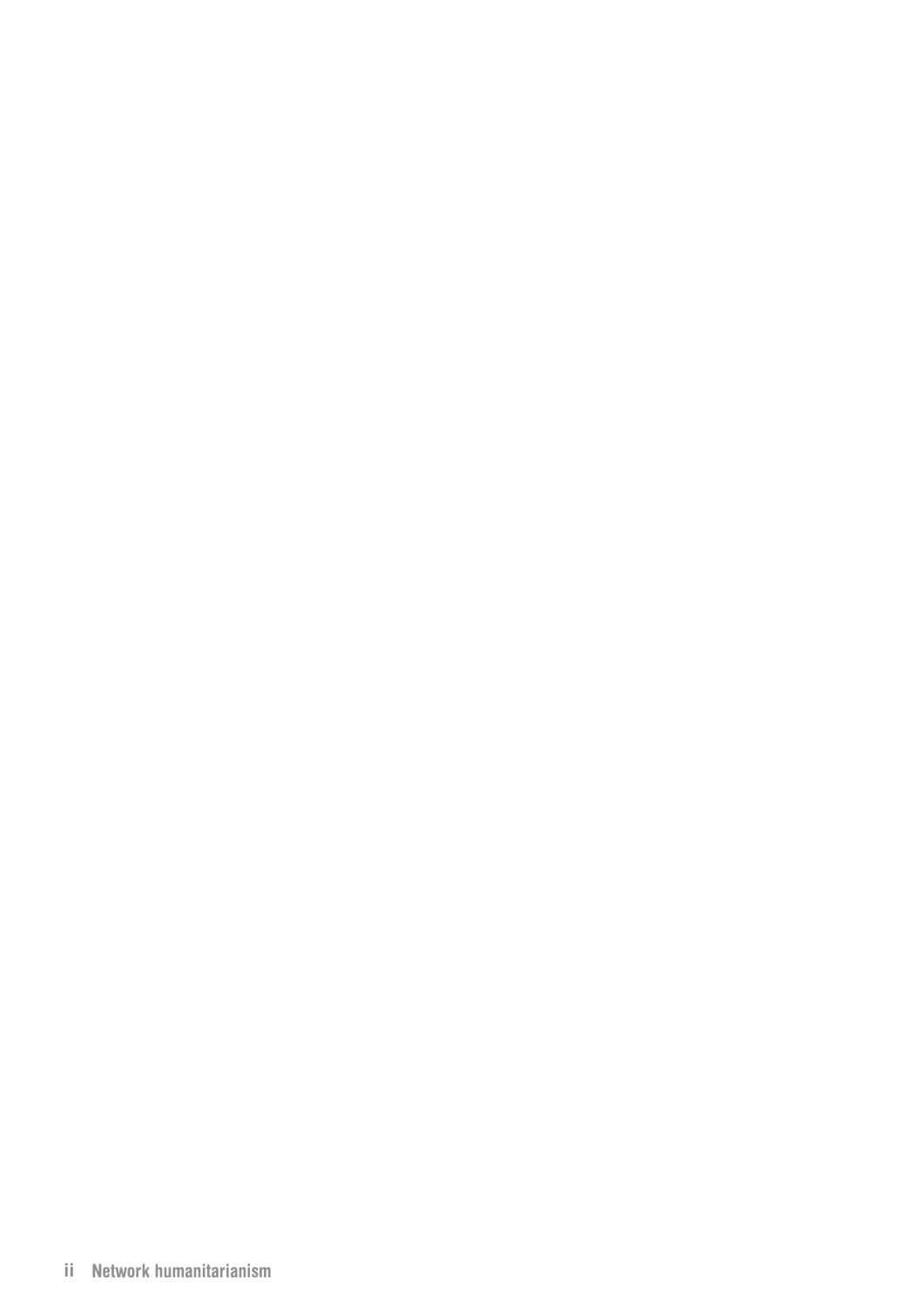# <span id="page-4-0"></span>**1 Introduction**

We are all aware of how much the world has changed since the advent of the Internet, and most of us have experienced that singular moment of recognition when we suddenly realise that the assumptions that we previously relied on in our personal and professional lives no longer hold. For me that moment was 26 July 2007, when I read an article in *The Economist* entitled 'Flood, famine and mobile phones'. The article opened with a startling message from a refugee:

*My name is Mohammed Sokor, writing to you from Dagahaley refugee camp in Dadaab. Dear Sir, there is an alarming issue here. People are given too few kilograms of food. You must help*  (The Economist, 2007).

What made this message startling was not its content, but the fact that it had been sent via SMS directly to the mobile phones of two UN officials, whose numbers Sokor had found by searching the web at an Internet cafe in Dagahaley. At that time I'd been working on technology projects in the humanitarian sector for about ten years, and I thought I understood the possibilities of these new tools. Yet when I read that article, I realised that something was happening that was going to change, not just humanitarian action, but the fundamental idea of humanitarianism.

In 2013, six years after Sokor sent his text message, an estimated 6.5 trillion text messages were sent. This was also the year that messaging apps overtook text messages in volume, and by 2017 a popular app such as WeChat could expect to process 38 billion messages a day. These apps were being used by over 5bn unique mobile phone subscribers – around two-thirds of the world's population – a figure forecast to rise to 5.7bn

by 2020, with nearly 75% of those connections having mobile broadband access.1 This is communication at a scale, density and speed that we have never seen before, and it is changing everything.

Building on earlier work on the impact of new information and communication technologies on society, the sociologist Manuel Castells has written extensively about the rise of the Network Society, in which 'the Internet is the technological basis for the organizational form of the Information Age: the network' (Castells, 2001). In this thesis, networked technologies drive a structural transformation of global society, away from the assumptions of the industrial era and towards the patterns of the information age, a transformation in which networks emerge as a significant (if not the predominant) form of collective action.

*The Economist* never reported if Sokor received a reply, and at the time it was clear that the individual capacity to send text messages would not by itself shift power in the system. However, for some of us his text was a sign that a new mode of networked humanitarian action would inevitably emerge. This paper refers to that mode as Network Humanitarianism, and attempts to describe its key characteristics, illustrated by real-life examples. Network Humanitarianism is the future of humanitarianism, but not necessarily the future of the humanitarian community; this paper is a contribution to the emerging discussion about what that means.

<sup>1</sup> Sources: http://www.analysysmason.com/About-Us/News/ Insight/OTT-messaging-volumes-Jan2014-RDMV0/; http://www.businessinsider.com/tencent-wechat-q3 earnings-2017-11; GSMA (2017a).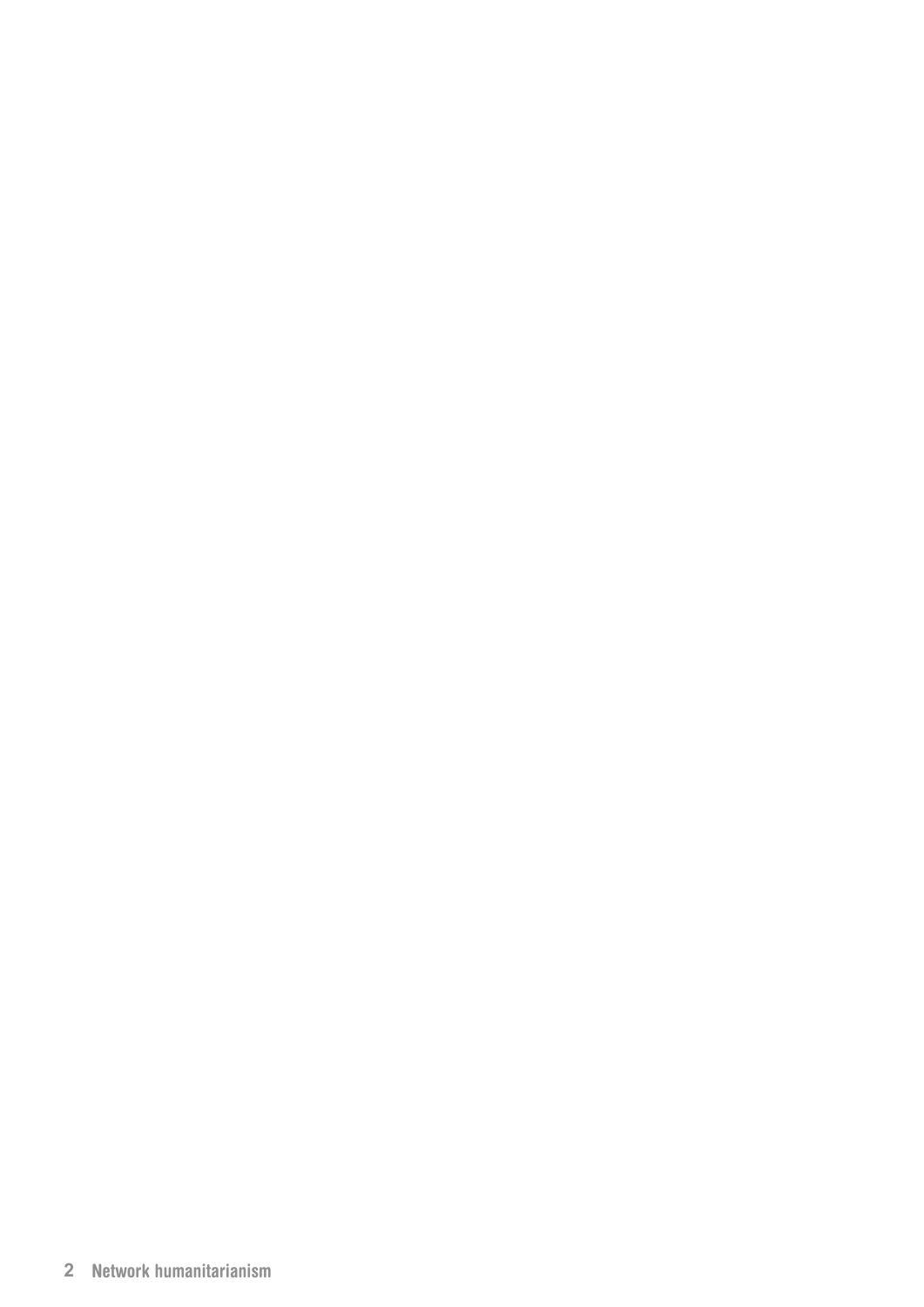### <span id="page-6-0"></span>**2 The nature of the humanitarian system**

It is easy to become entangled in complicated discussions about what exactly constitutes the humanitarian community, but for the purposes of this paper the 'humanitarian community' is simply the core group of institutions that refer to themselves using that term. This includes key institutional donors, UN agencies, the Red Cross and Red Crescent movement and national and international NGOs.

Not included in this definition are the private sector, military actors or civil society groups, even though these latter organisations may partner with humanitarian organisations, and sometimes support or initiate relief work themselves. Yet civil society groups are frequently the first to respond to an emergency, long before the humanitarian community arrives; military actors are technically humanitarian actors, since they are the main subject of international humanitarian law; and the private sector has always been critical to the logistics of humanitarian action.

The explanation for this given by the humanitarian community rests on the belief that the difference between the two groups is not the type of work that they do, but the principles that underpin that work: 'to be classified as humanitarian, aid should be consistent with the humanitarian principles of humanity, impartiality, neutrality and independence' (OECD, 2007). Any actor whose work is not consistent with those principles – however well-intentioned – is not a humanitarian actor, while any actor whose work is consistent with them – however incompetent – is considered a humanitarian actor.

This is of course not an accurate account of humanitarianism. The humanitarian identity is a tribal one – self-identification as an individual and acceptance by the collective make you a member of that community, and adherence to these principles is not its defining characteristic. There are divisions within the community, such as the distinction between Dunanist and Wilsonian traditions; multiple humanitarianisms, some coming from other traditions, not all of which claim to adhere to

these principles;2 and a range of alternative channels for life-saving assistance, such as remittances from diaspora communities, which the humanitarian community fails to consider (Donini, 2010). As a result of these blind spots, the community is ill-equipped to identify, let alone respond to, potential disruption emerging from outside its (admittedly contested) boundaries.

This does not mean that the humanitarian community is complacent; on the contrary, there is a long-running sense that humanitarianism is in crisis. In a footnote Barnett (2011) lists 18 publications discussing this crisis, and that list of publications has only grown longer since. Such discussions increasingly focus not on the challenges of the present, but of the future; a number of reports explore a range of 'megatrends' facing the world, usually including topics such as climate change, demographic transition, increasing inequality and the weakening of the nation-state. Technological progress is always discussed, but usually in terms of how technology might affect the operational environment of humanitarian action, rather than how it might render the humanitarian community itself obsolete.

The humanitarian community does not stand apart from the world, but is a system interacting with many other systems at global and local levels. Despite this, we often refer to the humanitarian system without really thinking through what the word system implies: 'a set of things – people, cells, molecules, or whatever – interconnected in such a way that they produce their own pattern of behavior over time' (Meadows, 2008). The critical insight is that it is impossible to understand how a system works without recognising the relationships between the structure of the system and its behaviour.

We therefore need to define the current structure of the humanitarian system before we can understand why

<sup>2</sup> HPG's project on the 'Global History of Humanitarian Action' has published a series of reports describing a range of these non-Western traditions. See https://www.odi.org/projects/2547 global-history-modern-humanitarian-action-moving-forward-hpg.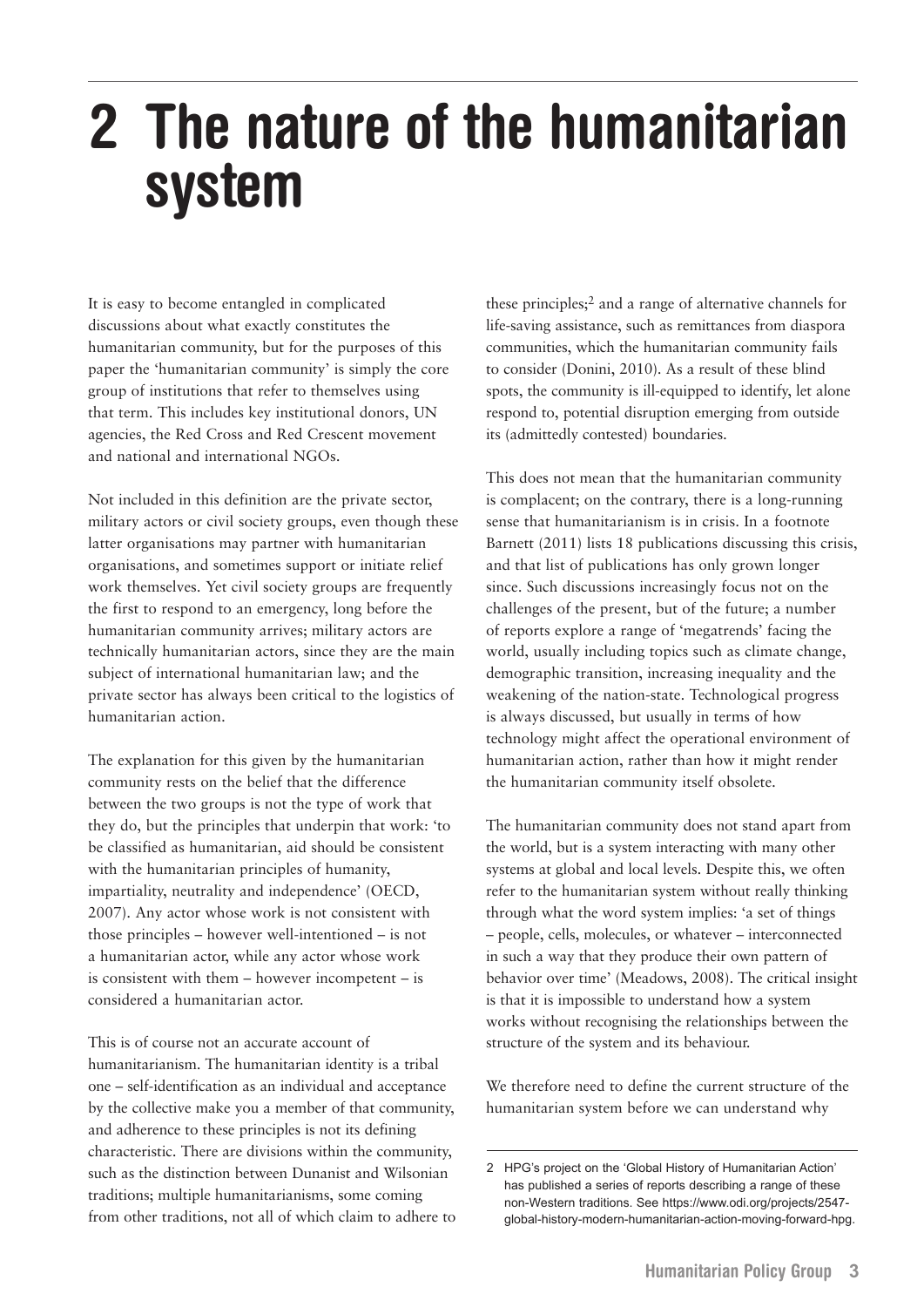<span id="page-7-0"></span>Network Humanitarianism is different. Coase (1937) was the first to describe the nature of organisations in terms of governance, rather than in terms of production; his distinction between the two forms of hierarchy or market was expanded by Powell (1990) to include a third, the network. The trichotomy of hierarchies, markets and networks is of limited use in describing organisational structures, but it is extremely useful in understanding how modes of governance differ (Podolny and Page, 1998).

#### **2.1 Hierarchy**

While the structure of an organisation may change, its underlying governance may remain the same. This enables us to see that, while the humanitarian system might be described at least partly as a network (or, more accurately, a network of networks) in structural terms, the governance mechanisms of humanitarian organisations are clearly (if not explicitly) rooted in assumptions of hierarchy common to the historical period in which modern humanitarianism emerged – a world of 'international governance mechanisms, specialised agencies … [and] legal framework[s]' (Davey, 2013).

Hierarchy is usually accompanied by bureaucracy, most obviously in UN agencies, but also by 'the assumption of a closed and bounded system with adequate control over the resources it needs to do its work' (Kantor, 1991). International NGOs share this latter assumption, possessing less bureaucratic but similarly hierarchical structures, although processes of 'organisational delusion' may prevent them from recognising this

(Walkup, 1997). From an internal perspective, the humanitarian community may appear very diverse (Collinson, 2016); Médecins Sans Frontières (MSF) does not look much like the World Health Organisation. In terms of their fundamental structures, however, they are the same type of organisation.

Since the humanitarian system itself lacks a central authority, how can it be considered a hierarchy? Once again, we must differentiate between the structure of the system and its governance. Anyone who has worked in the sector recognises that there is a hierarchy governed, not by direct authority but by political influence and resource mobilisation through a chain of funding intermediaries (High-Level Panel on Humanitarian Financing, 2016), with a clear hierarchy between:

- Key institutional donors and smaller institutional donors, with 61% of humanitarian assistance provided by governments coming from five sources in 2014 (GHA, 2015).
- Multilateral organisations and other channels, with 92% of formal humanitarian funding going through UN agencies, international NGOs and the Red Cross/Red Crescent in 2015 (Development Initiatives, 2017).
- UN agencies and smaller international organisations, with 48% of this government funding channelled through six UN agencies in 2013 (GHA, 2015).
- International and national/local NGOs, with the latter receiving 1.6% of the total funding given directly to NGOs between 2009 and 2013 (GHA, 2014).



**Figure 1: Hierarchy, Market, Network**

*Source: https://databigandsmall.com/2016/04/07/hierarchy-market-or-network-the-disruptive-world-of-the-digital-platform/*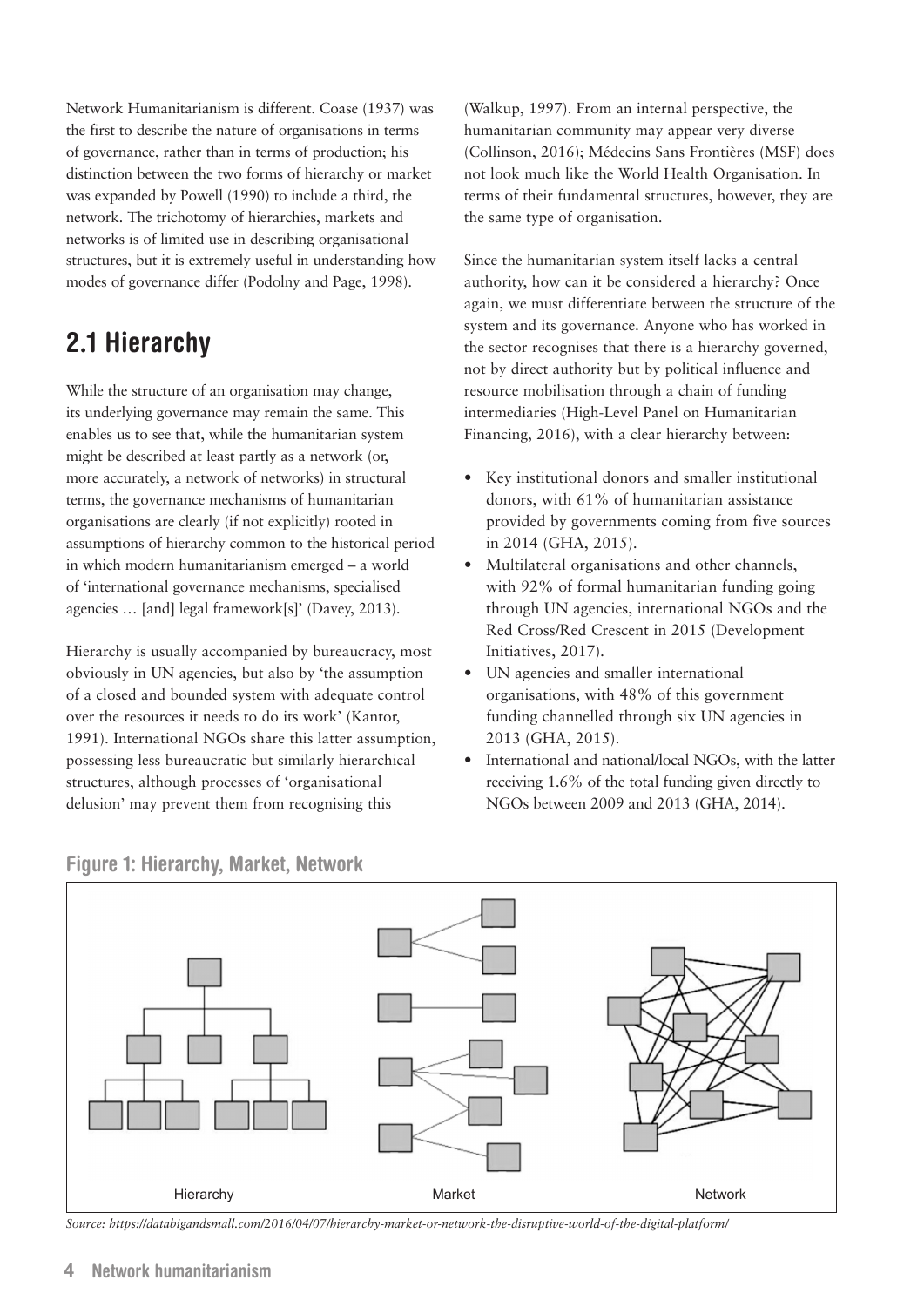- <span id="page-8-0"></span>• International and national staff, in what Fassin (2012) calls 'hierarchies of humanity'.
- And, most clearly, between organisations and beneficiaries.

The number of international NGOs which raise sufficient funds from the public so that they can avoid institutional funding is negligible, and those that do survive on fundraising from the public, such as MSF, are outliers rather than a meaningful alternative to this hierarchy. The priorities of donor governments are therefore the priorities of the humanitarian system overall, setting incentives that substantially (although not exclusively) shape the behaviour of humanitarian organisations, regardless of whether they are in direct receipt of funding from a specific government. Furthermore, since 'the personal experience of individuals is closely bound up with larger-scale social structure' (Granovetter, 1973), individuals instinctively understand themselves to be in a hierarchy – and act accordingly.

#### **2.2 Market**

One of the reasons why some do not view the humanitarian system as a hierarchy is because the incentive structures put in place by donors have embedded a quasi-market structure within that hierarchy (Krause, 2014), in which implementing organisations compete for market share (Smillie and Minear, 2003). The extension of market mechanisms into an endeavour that historically was not seen as a marketplace is of course the key characteristic of the neoliberal economics that has shaped the global economy – and consequently the humanitarian industry – since the end of the Cold War. Rather than leading to greater efficiency and effectiveness, however, this 'marketisation' frequently creates incentives that produce 'dysfunctional organizational behaviour [as] a rational response to systematic and predictable institutional pressures' (Cooley and Ron, 2002).

This is the source of many of the tensions within the sector: donors focus on value for money rather than on humanitarian principles; humanitarian organisations pursue size of operations rather than depth of relations; aid workers attempt to realise their philanthropic motivations in corporate structures; and aid recipients are treated as consumers rather than rights-bearers (Fiori et al., 2016). The assumption that the private sector should be more involved in humanitarian response can also be seen as a result of the assumptions of neoliberalism: how better to succeed in this marketplace than to partner with organisations that have already succeeded in another marketplace?

Regardless of whether that underlying assumption is correct – and the private sector clearly has an important role to play in response and reconstruction – the logic of institutional isomorphism through which organisations 'behave similarly to other organizations, internalizing the values, goals, and methods of their institutional environment' (Cooley and Ron, 2002) has meant that the humanitarian community – and particularly the largest implementing organisations – has become increasingly corporate, particularly through mechanisms of external branding (Quelch and Laidler-Kylander, 2005) and internal professionalisation (Walker and Russ, 2011). This is not in itself a bad thing, but it does raise the risk that, 'by creating large-scale administration or by copying the multinationals, [the humanitarian sector] will come to identify itself through its structure rather than its humanitarian mission' (Bernard, 2011).

This isomorphism can also be seen in the way in which 'the pursuit of the good project develops a logic of its own that shapes the allocation of resources and the kind of activities we see independently of external interests but also relatively independently of beneficiaries' needs and preferences' (Krause, 2014). Control over the flow of resources is once again key: Carbonnier (2015) points out that the growth in the humanitarian marketplace is mainly the result of the humanitarian community being used as a foreign policy instrument. As a result, humanitarian organisations are often accused of being unfit for purpose, where misaligned incentives mean that 'saving lives now becomes an operational choice and not a moral imperative' (Stoianova, 2017). Moreover, the assumptions of the market have been so widely accepted that the prevailing wisdom is that, if only the humanitarian community was adequately funded, it would be able to deliver the necessary services, i.e. supply would rise to meet demand. Yet this is a market where demand is not correlated with need; even in situations in which there is adequate funding, coverage and quality are still inadequate (Healy and Tiller, 2014).

This is the hybrid structure in which the humanitarian community presently operates, combining the worst of both hierarchy and market (Seybolt, 2009). For convenience, we shall refer to this as Market Humanitarianism, in contrast to the subject of this paper: Network Humanitarianism.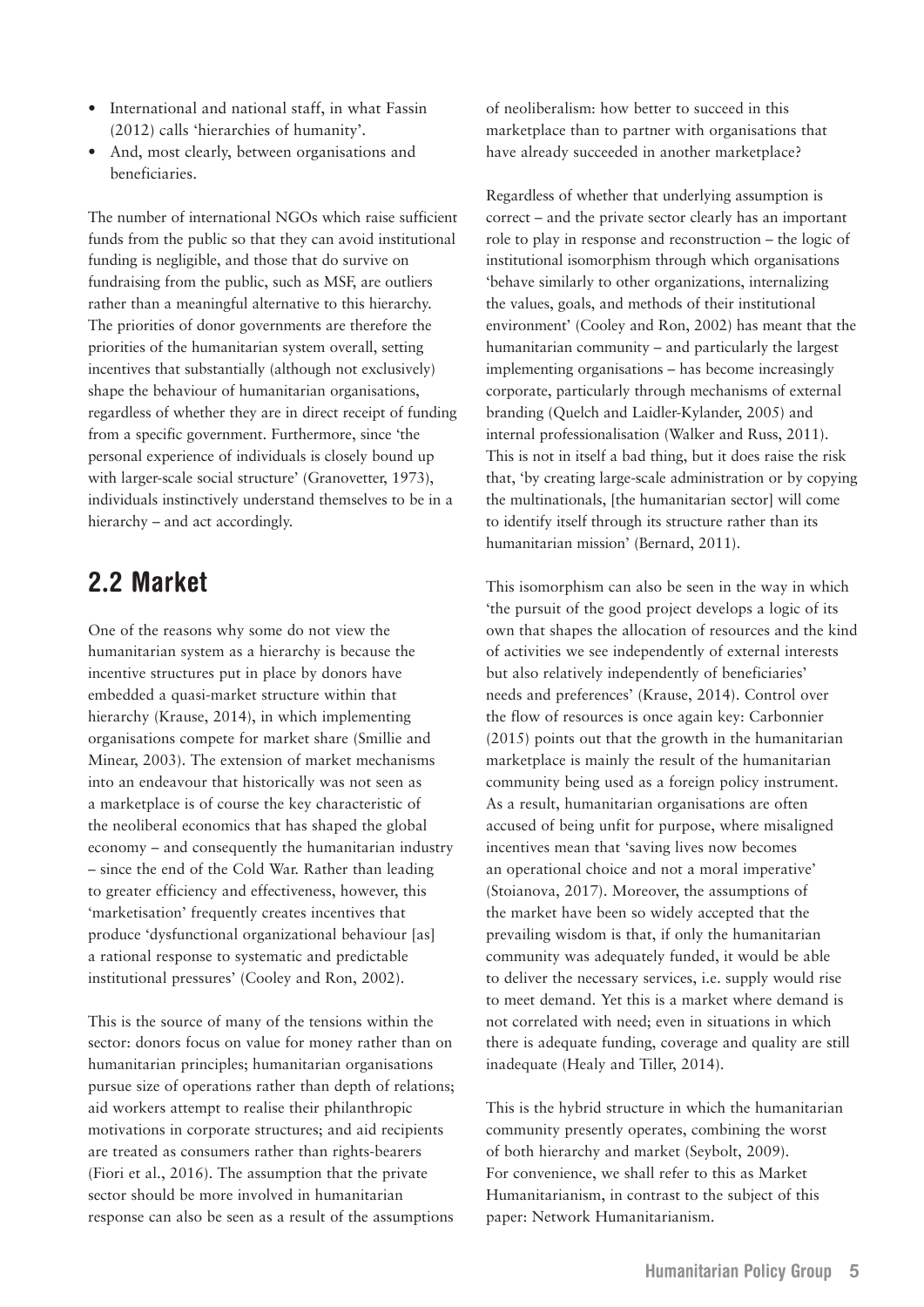#### <span id="page-9-0"></span>**2.3 Network**

The network is 'any collection of actors that pursue repeated, enduring exchange relations with one another and, at the same time, lack a legitimate organizational authority to arbitrate and resolve disputes that may arise during the exchange' (Podolny and Page, 1998). The word 'network' is sometimes used in a more colloquial way to describe the humanitarian system itself (ALNAP, 2015), but just because the humanitarian system contains networks does not mean that the humanitarian system itself is a network; even if it has developed network characteristics, it is not and is unlikely to become a network in the technical sense (Seybolt, 2009).

While the humanitarian system does contain many networks (Collinson, 2011), this colloquial use of the term leads to clearly hierarchical organisations being sometimes described as networks (Ramalingam, 2009), and to service delivery organisations adopting a 'network-esque' way of working (Hearn and Mendizabal, 2011) as a means to distinguish themselves in the quasi-market. This is a failure to distinguish between *networks* – which emerge as a result of increasingly formalised links between organisations – and network *structures*, which 'may require separate actions on the part of the individual members, but the participants are transformed into a new whole' (Keast et al., 2004). When this paper refers to Network Humanitarianism, it is referring to humanitarianism carried out through network structures.

Despite this confusion, the value of networks has clearly been recognised: they 'bring multiple points of view of the situation, enabling it to be better understood … include elements that are closer to the situation, and so able to respond to changes more rapidly. And they will often create multiple responses to a situation, some of which will fail, and some of which will be successful' (Knox-Clarke, 2017). While this captures the added value that network approaches can bring, especially in fast-changing and unpredictable situations, treating networks purely in terms of their added value to existing approaches overlooks the transformative nature of the Network Society. The 2013 OCHA publication *Humanitarianism in the Network Age* identified three forms of adaptation that would enable humanitarian organisations take advantage of the opportunities of the network age: adapting to work with new data sources, new partners and new techniques (OCHA,

2013). But subsequent policy discussion has still tended to focus more on adopting instrumental technologies than changing foundational structures.

The 2015 *Disaster 2.0* report took the 2010 Haiti earthquake as a historical inflection point 'when the level of access to mobile and online communication enabled … thousands of citizens around the world [to collaborate] in volunteer and technical communities (V&TCs) to help make sense of a large-scale calamity and give voice to an affected population' (UN Foundation, 2015). Yet the report's conclusion revealed its fundamental conservatism: the result of this revolution would be that the humanitarian community would improve its access to information, and subsequently make faster, better decisions. Once more the focus was on bureaucratic efficiencies in the system (particularly how it could work with V&TCs more effectively), rather than the potential for transformation of that system.

The 2017 publication *United Networks* got closer to the mark by asking how the UN can adapt its methods to the Network Age without compromising its values, but still focused on how technology could 'increase UN effectiveness and efficiency, build public trust, mobilise opinion and action, and weaponise compassion' (Fletcher, 2017). These are all valid questions, but while the document pointed out that the UN can build networks that might compensate for institutional failure, it failed to ask whether those institutions were failing at least partly because of the impact of the Network Society – and whether the UN itself might be made irrelevant by that impact.

Humanitarian reform rests on the assumption that the survival of the humanitarian community is what we are aiming for, but our discussion should not be about how to ensure the survival of specific institutions. If institutions are 'radical ideas cast in concrete' (Polak, 2010), and those institutions are no longer fit for purpose, then our challenge is to release the radical idea of humanitarianism from its institutions and to ensure its survival in the new institutions of the Network Society. Since the Network Society has been enabled by networked technologies, there is a tendency to focus too much on those technologies; but Network Humanitarianism is not about technologies, but about the new types of institutions, relationships and behaviours made possible by that technology. The next section explores what that looks like in practice, drawing on real-life examples and describing potential implications for the humanitarian system.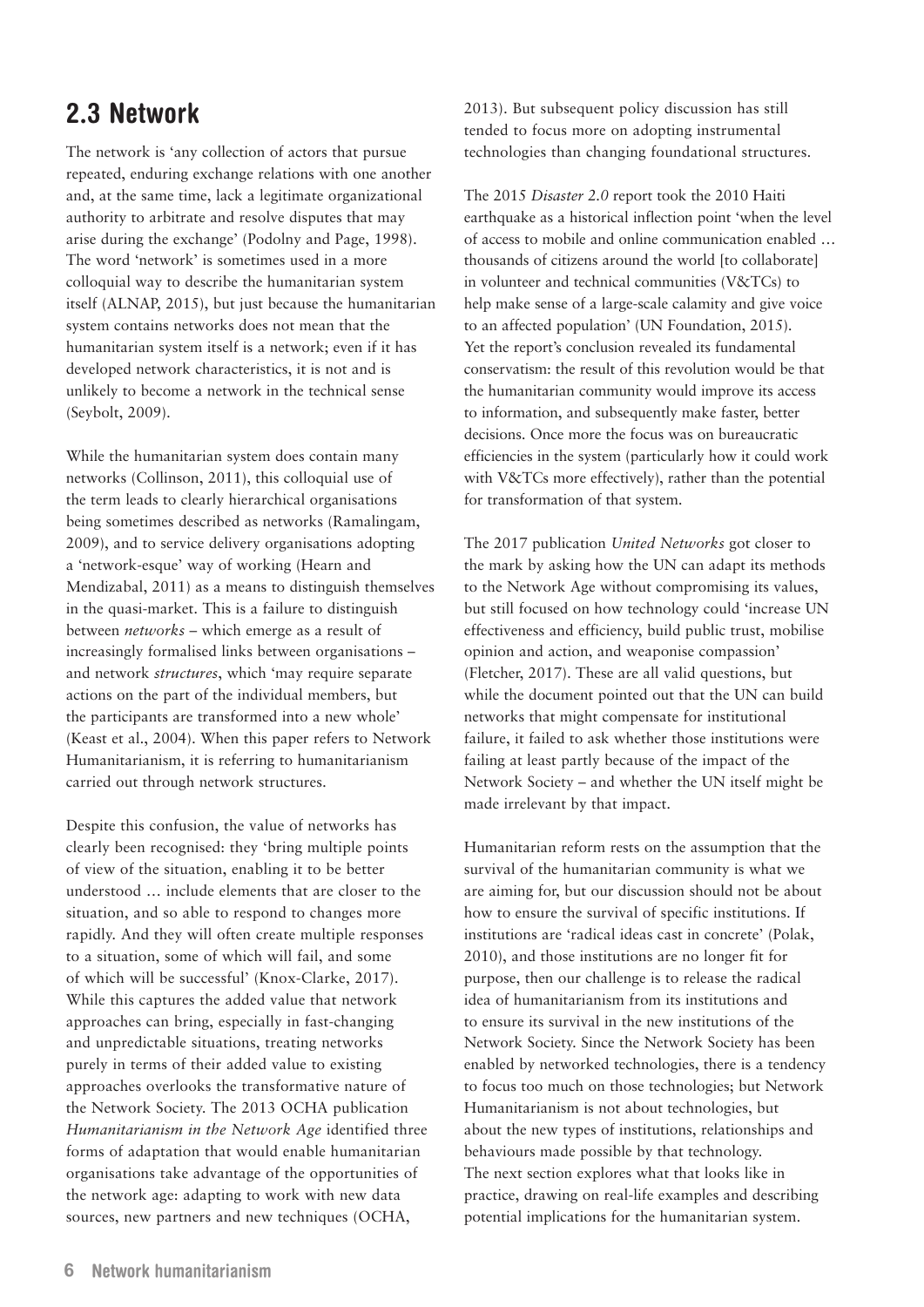### <span id="page-10-0"></span>**3 Describing Network Humanitarianism**

Any description of Network Humanitarianism must start by addressing a topic that the humanitarian community generally avoids: power. In the context of this paper, power can be defined as the capacity to exercise individual or organisational will despite resistance (Weber, 1921), and this power enables resources distributed in a set of actors to be transformed into a network of influence (Burt, 1977). The exercise of power in a network need not be coercive or authoritative (as power was traditionally understood to operate in a hierarchy), but can instead be achieved 'not from an act of collective decision-making, but through the accumulation of decentralized, individual decisions' (Grewal, 2008).

In Market Humanitarianism, power operates primarily (but not exclusively) in a hierarchy in which resources, in the form of finance, flow from the donor downwards. In Network Humanitarianism power circulates between nodes, in the form of information. This is of course a simplification – power in the humanitarian community is considerably more complicated – but it serves to highlight the difference between the two models. Networked technologies are changing the types of resources that are important and changing the way in which those resources flow, which will in turn affect power relationships within the sector.

This does not mean that Network Humanitarianism will solve all the problems associated with inequalities of power within the community; power can still be distributed unequally within networks (Galloway and Thacker, 2007), but incumbent humanitarian actors are likely to lose power to other actors that work more effectively in that networked environment. In this section we will examine what this might mean in practice. Each of its five sub-sections begins with a quote (given in italics) describing one of the specific changes which Seybolt (2009) proposes we should expect if the humanitarian system were to develop into a true network.

Some of these changes have begun within the humanitarian community, and the paper will give examples of how parts of that community are moving towards more active engagement with network approaches. But even those working on these projects are likely to agree that progress so far has been piecemeal, and that policy lags far behind practice. Taking each of these points in turn, however, we will see that this form of humanitarianism is mainly developing at the periphery of or completely outside the humanitarian community.

#### **3.1 Modular not mammoth**

*The structure should become more differentiated. Specifically, similar organizations, such as NGOs, should develop specialized expertise in one or two functional areas, such as nutrition or housing. Such specialization would reduce domain overlap and encourage interdependence.*

During the 2015 onset of the Mediterranean refugee crisis, the absence of effective interventions by either national governments or the humanitarian community left space for new actors to move into. As usual, local communities were the first to respond, but they were quickly joined by at least 200 volunteer groups across Europe, most of which were formed during 2015 or early 2016 (Borton, 2016). The humanitarian community began to arrive in the autumn of 2015, and '[f]or the established groups already working in Greece, the sudden influx [of international NGOs] was both welcome and destabilizing' as INGOs poached local staff with higher salaries (Howden and Fotiadis, 2017). According to one volunteer, 'Seeing the agencies stand around, still waiting for the solution to yesterday's problem to be approved, while a bunch of young people were working together, moving mountains with less funding … it's what made me realise direct democracy can work' (Pope-Wiedemann, 2016).

It was not direct democracy but Network Humanitarianism that appeared during the European refugee crisis: more agile than traditional humanitarian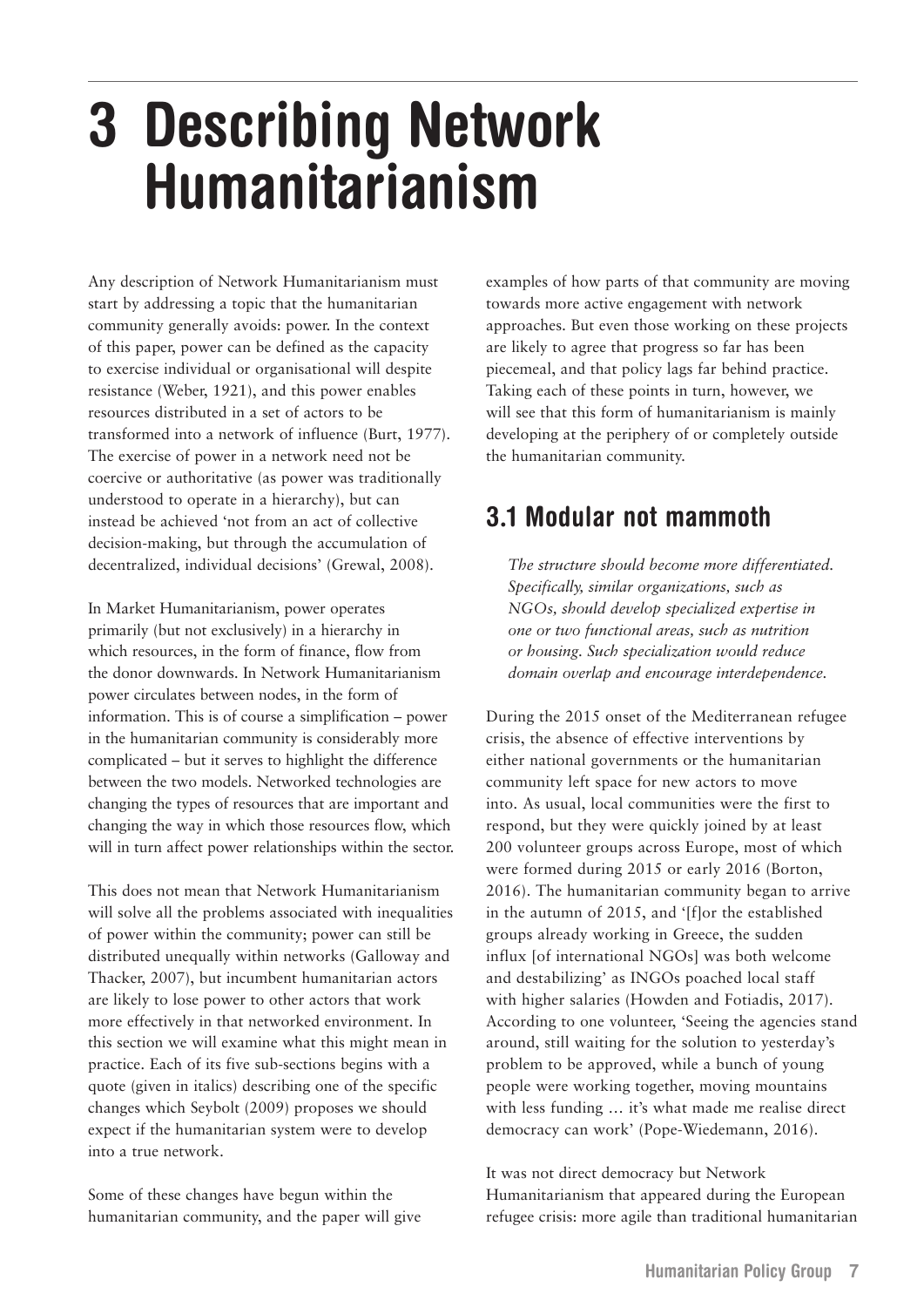<span id="page-11-0"></span>actors, and relying on networked technologies such as social media and messaging apps. Multinational groups (such as the WorldWide Tribe) and national groups (such as Refugee Aid Serbia and Train of Hope Vienna) are potentially great assets to humanitarian response, but only if incumbent humanitarian organisations develop the capacity to engage with them. While the non-hierarchical nature of these new groups can make coordination problematic, particularly across borders, specific sites such as the reception centres established in Vienna (Train of Hope Vienna) or Belgrade (Refugee Aid Serbia) show that a network of multiple organisations can successfully provide a range of services in a single location without traditional funding or coordination – what we might term a modular approach.

Modules are small, specialised units that can be combined in different ways to meet the specific requirements of a situation in a temporary network – of 'small pieces, loosely joined'.3 Some parts of the humanitarian community, such as the UN Disaster Assessment and Coordination (UNDAC) teams, do operate in this way, but they are seldom looked at as models; a 2011 review identified UNDAC's approach as having unique utility, but also noted that its role was poorly understood even within its host organisation (Groupe URD, 2011). The H2H ('Humanitarian to Humanitarian') group of smaller, more agile organisations providing services such as joint assessments, geographic information systems and translation offers a glimpse of how the humanitarian community could embrace networked ways of working by differentiating themselves on the basis of their specific expertise.

The incentives in Market Humanitarianism work against modular approaches; donors prefer to fund a small number of large organisations ('mammoths') rather than a large number of small ones ('modules'), since transaction costs are lower. The current funding environment is likely to create more mammoths; one political economy analysis of humanitarian reform concluded that current reform measures would 'require working with fewer organisations (i.e., larger organisations or consortia)' (Steets et al., 2016).

Under Market Humanitarianism, furthermore, this small number of mammoths control the flow of resources, and that financial control ensures political dominance (ODI, 2016). However, maintaining that dominance requires these organisations to continually maximise those resources, which translates into increasing the size of the organisation. As a result, while the major humanitarian actors started out small, and their goals never explicitly included growth, they have nevertheless grown into mammoths. Such economies of scale make sense in the logic of Market Humanitarianism: mammoths can mobilise large amounts of resources in order to achieve scale, making it possible to respond to the mega-crises that are the most visible face of humanitarian response, which in turn reinforces their legitimacy, which in turn brings them more resources.

Mammoth organisations therefore tend to fight against full participation in a networked way of working, since it does not bring in the revenue required to sustain or expand the organisation (Edwards, 2016). This creates problems for individual staff, since working inside a mammoth does not require developing the skills needed for working in a network, such as collaborating, improvising and leading a social network, and most staff consequently find it difficult to work in a network (Denning, 2006). Given the rapidly changing environments in which humanitarian organisations work, combined with the advent of the Network Society, modular approaches are more likely to appear – and perhaps more likely to succeed – but this will pose a huge challenge for the humanitarian community.

#### **3.2 Distributed not decentralised**

*The structure should become more connected and less centralized. The number of communication links between organisations should increase, as should the amount of information communicated.*

During the Arab Spring, international attention focused on the role of social media in organising protests such as those in Tahrir Square in Cairo. But social media was also being used for a form of coordination more familiar to humanitarian organisations. Four Egyptians began using a Twitter account called @TahrirSupplies, stating simply 'We have created this account to deliver the needs of the

<sup>3</sup> Weinberger (2002) describes how the Web reconfigures traditional models of economic organisation, pointing out that 'We are the true "small pieces" of the Web, and we are loosely joining ourselves in ways that we're still inventing'.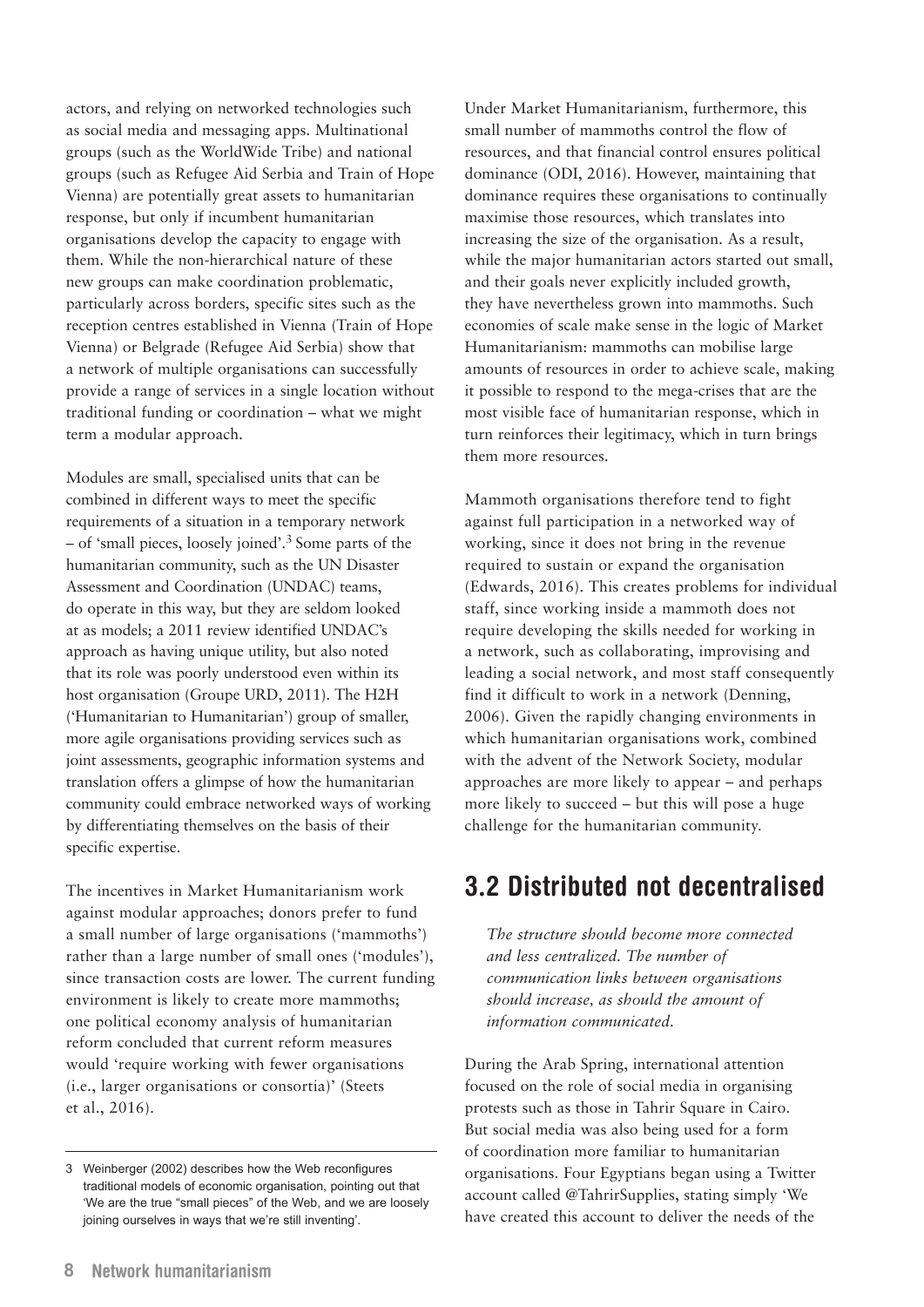**Figure 2: Network models**



*Source: Baran, 1964*

#Tahrir field hospital to the world'. The academic Zeynep Tufekci described what happened next:

*Within a few days, an orderly and transparent system had solved a messy logistical problem through the efforts of four people. This ad hoc centralization of coordination also facilitated a significant increase in the scale of resources that the protesters could obtain. The donated supplies they collected were not limited to small items like bandages but included other large medical equipment, even general anesthesia devices. Increases in eye injuries – often caused by police shooting tear-gas canisters at protesters' faces and eyes – prompted a need for special surgical equipment that cost tens of thousands of dollars. @TahrirSupplies made an appeal and collected over \$40,000 to pay for two machines in under five hours* (Tufkeci, 2017).

@TahrirSupplies clearly represents an alternative way of coordinating humanitarian assistance that would not have been possible without the Internet and associated technologies: a distributed network that was more flexible, more resilient and more responsive than the humanitarian community. It is useful to think of how this approach fits into the typology of network models developed by Paul Baran: centralised, decentralised and

distributed (Baran, 1964). Although Baran was writing about communications networks, and these models are ideal forms rather than existing examples, they are a useful way to think about networks.

To the extent that the humanitarian system is a network in structural (rather than governance) terms, it began as a centralised network, relying on central planning and coordination built on a hierarchy of access. The central node holds power – for example, in places such as Geneva, New York and London – and peripheral nodes must route resources (including information) through the centre, which reinforces that power. With earlier communication technologies, links between central and peripheral nodes were 'thin' because communication was costly: calls between field offices and headquarters were regular but relatively light, fax machines kept written communication short and so on.

With the advent of the Internet the humanitarian sector was able to move towards a more decentralised network, in which regional and national offices took on more responsibilities. Yet the language of decentralisation obscures the fact that this version of decentralisation does little to affect power relations within the community. The same communication technologies that enabled decentralisation also enabled more central nodes (global and regional headquarters)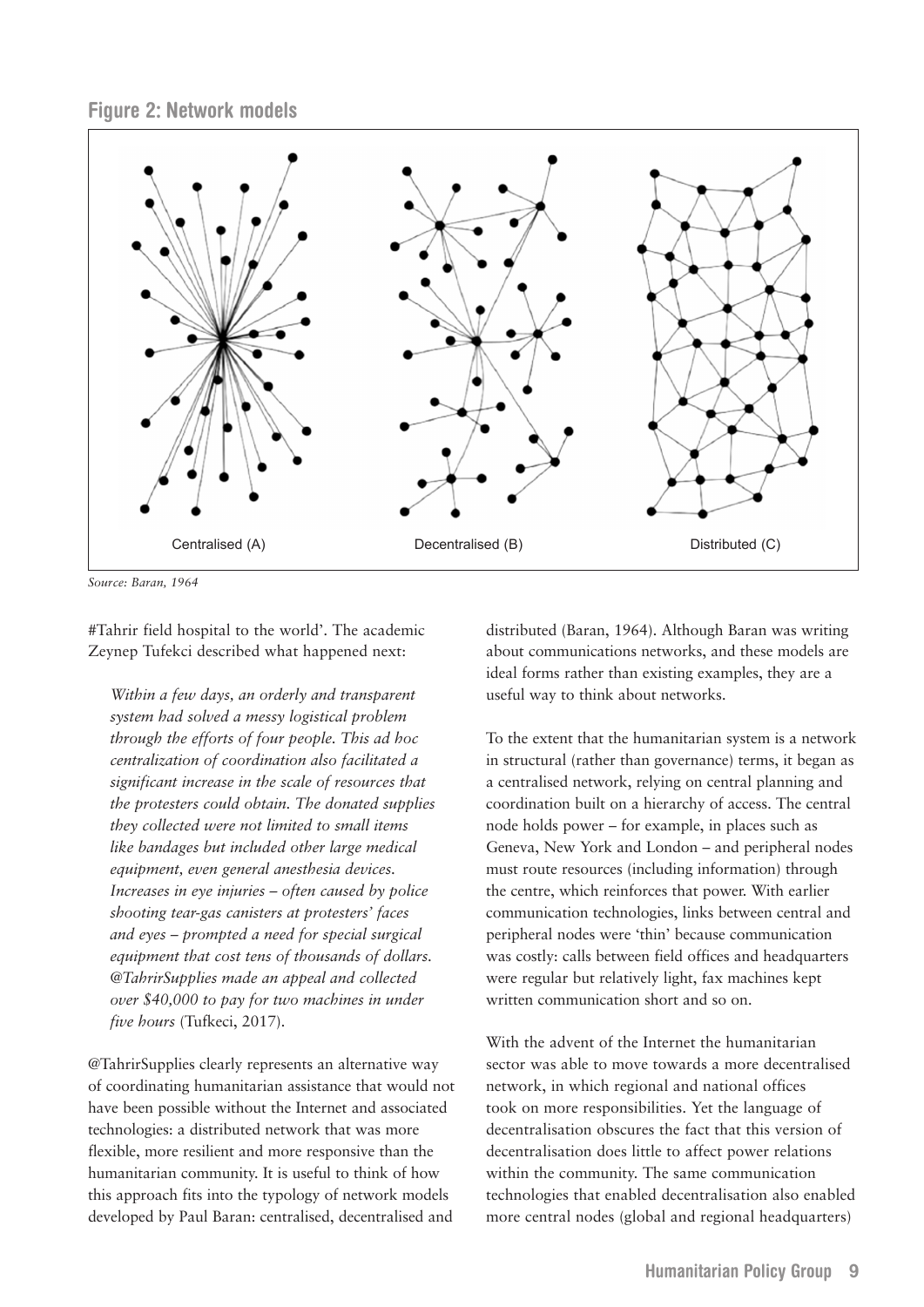<span id="page-13-0"></span>to increase the 'thickness' of their links with peripheral offices. This is reflected in an increase in the frequency and density of information flow in both directions by propagating more policies and requiring more reporting – thus enabling more control over those offices.

The post-WHS localisation agenda is largely based on the assumption that the main offices of international organisations will remain the dominant nodes in a decentralised network, but this is an incomplete picture of Network Humanitarianism. While finance remains an important resource, in a network information is at least as important as a source of power, and initiatives such as @TahrirSupplies illustrate what aid looks like when it is based on the organising principles of a network rather than a hierarchy.

In the Network Society it becomes easier to create new channels through which information can flow, followed by new institutions that can capture those flows. Network technologies reduce the transaction costs of managing many connections, making it feasible to stage more targeted interventions at smaller scale and greater speed. New technologies such as blockchain – the technology which underlies Bitcoin and other cryptocurrencies – create the potential for distributed networks with no central authority, in which power rests with nodes which have more connections or are capable of channelling more information than others. Scale is achieved not by increasing the size of any given node, but by adding nodes to the network; each node added increases the number of ties, and increases the resilience of the entire network. Network Humanitarianism will disrupt the humanitarian community unless the latter can respond to these new actors by entering into network relationships on their terms – which of course means giving up some of their own power.

#### **3.3 Collaboration not communication**

*The processes of interaction at the administrative level should increasingly involve joint planning and adaptive responses to perceived outputs.*

After the Fukushima Daiichi nuclear disaster in 2011, a network of volunteers began to measure and map

radiation levels. The network founders crowdfunded the development of a kit to measure radiation levels, and the network has since built the largest open dataset of background radiation measurements, with 65 million readings. Safecast eventually became a formal international organisation with a wider interest in monitoring a range of environmental indicators – it recently launched a new programme to measure air quality – but its core activity is still volunteer-driven (Beser, 2016). As mobile technology becomes more available and accessible, we could easily imagine this type of monitoring being extended to water quality in wells, for example.

Different organisational forms enable different types of production, and the Network Society specifically enables this type of commons-based peer production, characterised by 'decentralized individual action – specifically, new and important cooperative and coordinated action carried out through radically distributed, nonmarket mechanisms that do not depend on proprietary strategies' (Benkler, 2006). This type of production is associated primarily with producing information, with Wikipedia being the canonical example (Benkler, 2002), which might seem to limit its application to humanitarian action – yet as far back as 2005, information was being recognised as a form of disaster response (Niskala, 2005).

As more aspects of the economy become digital, information becomes more than just a question of communication, but instead an issue of collaboration around peer production. This process has only just begun in the humanitarian sector, but it is growing rapidly; the increasing use of cash transfers should not be seen as merely a more effective way of delivering assistance, but as the first wave of the digitisation of aid. Cash transfers were not previously part of the humanitarian toolkit not simply because of ideological opposition or lack of innovation (although both played roles), but because the networked technology was not available to manage cash transfers efficiently and securely.

The next wave of digitisation is likely to combine mobile communications technology with new means of production, such as 3D printing. In the field of health, for example, telemedicine has incorporated the smartphone as a medical diagnostic instrument via application software and additional sensors (Murgia, 2017). Automation has expanded access, while increased local capability to carry out digital design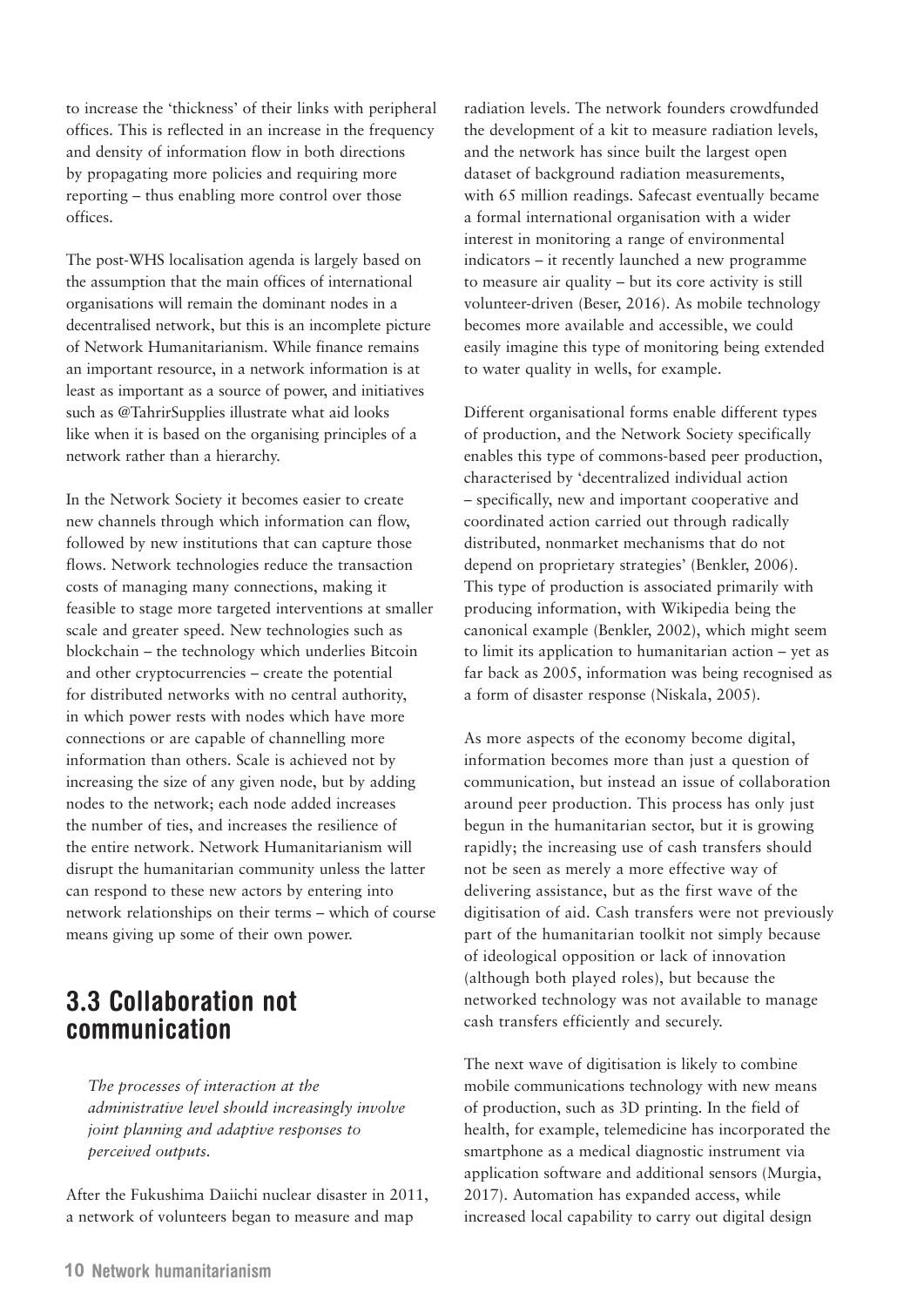<span id="page-14-0"></span>and manufacture of basic medical equipment will create more opportunities for communities to work as genuine partners, taking ownership of the services that they require (James and James, 2016).

The defining capability for self-organised communities will be the ability to take advantage of networked models of collaboration (Smith and Reilly, 2013) – although access to networked technology will remain vital. During the Rohingya refugee crisis, one assessment found that 81% never used the Internet, and only 58% had access to mobile phones, with only 19% of those with a phone able to access the Internet through it. One result was that 77% reported that they did not have enough information to make decisions. Technology was not the only barrier, since 73% of the affected population were illiterate and 62% were unable to speak to aid providers (Internews, 2017) – but Network Humanitarianism offers solutions to this problem that were not available before.

In the case of the language barrier, Translators without Borders (one of the H2H group of organisations mentioned earlier) has pioneered the use of distributed networks of community translators to translate crisis messaging into local languages, combined with an automated translation engine to improve the speed and efficiency of translation (Tanner and Obrecht, 2015). The World Food Programme (WFP) and other agencies are experimenting with chatbots (computer programmes that interact through phones using voice or text); these cut the costs of communication at scale, create more communication options in low-literacy settings and provide more frequent and direct contact with aid organisations (Bauer, Casarin and Clough, 2017).

Humanitarian agencies have been slow to prioritise the reliable delivery of useful information to disasteraffected communities, but those communities themselves have increasing access to information. They are able to get more information about humanitarian organisations and their activities, and are also able to present their own narratives. As those narratives become more visible, primarily via social media, the discrepancy with the official narratives provided by the humanitarian community becomes more obvious. This has contributed to the sense of crisis in the humanitarian community, but Network Humanitarianism offers the opportunity to use technology to fundamentally reshape relationships with aid recipients.

#### **3.4 Platform not pedestal**

*Decision-making authority should devolve to the operational level (that is, less hierarchical governance).*

Localisation is recognised in the principal documents of the humanitarian community (Wall and Hedlund, 2016), but the localisation agenda has been boosted by the World Humanitarian Summit. The Grand Bargain struck at the WHS discussed national and local responders, and included commitments to:

- 'Understand better and work to remove or reduce barriers that prevent organisations and donors from partnering with local and national responders in order to lessen their administrative burden'; and
- 'Achieve by 2020 a global, aggregated target of at least 25% of humanitarian funding to local and national responders as directly as possible to improve outcomes for affected people and reduce transactional costs.'

Localisation will continue to enjoy limited success precisely because of that second point: it disrupts the flow of resources on which our mammoth organisations depend, and so the incentive structures of Market Humanitarianism actively work against this approach.4 Localisation is broadly defined as 'when a local humanitarian responder is involved in the entire programme cycle: needs assessments, programme design and delivery and final review and evaluation' (Fabre, 2017): i.e., local responders will be allowed to participate in the processes of the humanitarian community, and their role defined in terms of their position in the hierarchy of Market Humanitarianism.

If the humanitarian community is serious about localisation, however, then it must recognise the ways in which networked communities themselves respond. Network Humanitarianism is much more suited to the more radical approach of subsidiarity, 'which aims to empower the individual by ensuring that decisions are made, and problems are resolved, closest to where they arise. In turn, decision-making and action taken by those directly affected allows for problems to be resolved more quickly, and more accurately than if a higher-level decision maker who is distanced from the problem, were to become

<sup>4</sup> There are a range of other obstacles which hinder localisation, described in Patel and Van Brabant (2017).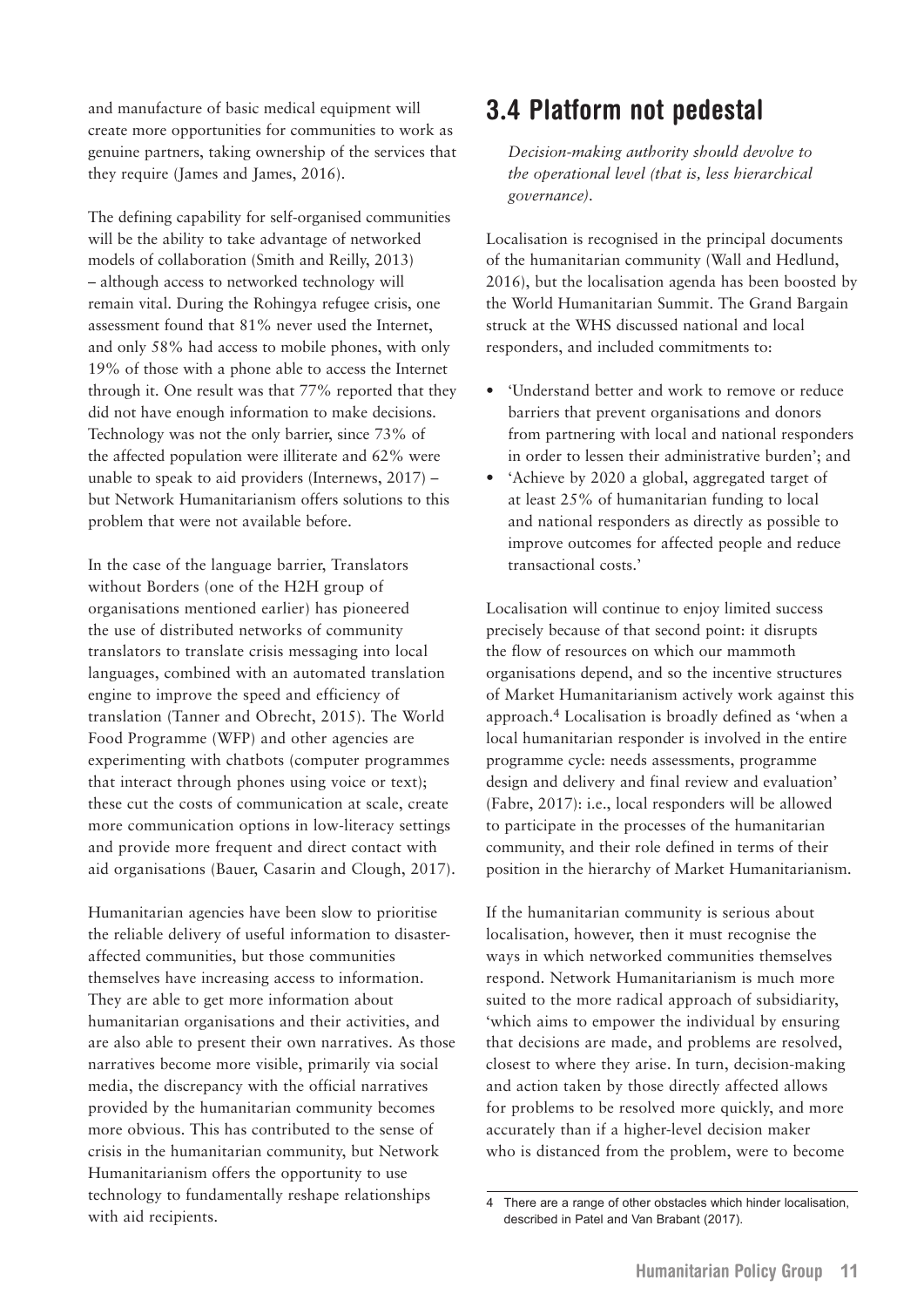involved' (Evans and Zimmerman, 2014). It is widely accepted that the first responders in any emergency are the communities affected, but networked technologies now enable those communities to selforganise in ways that were not possible previously, such as in Somaliland in 2017:

*As livestock began to die six months ago, and the parched earth ran dry, a handful of people in this self-declared republic had a novel idea: create a WhatsApp group called Daryeel, 'Caring,' to spread the news of their need … The Somali clan structure has existed for centuries to keep everyone alive in times of crisis, but the WhatsApp group is a modern version of that time-honored community support … Mr. Kabadhe ticks off the statistics: 600 water trucks have been sent out, and monthly food packages – rice, sugar, dates, milk, and oil – given to 864 families in 39 different villages … 'Almost 100 families did not move, because of the help for 10 families,' says Ms. Ibrahim, noting the ripple effect that the guaranteed support for some had on the wider community* (Peterson, 2017).

Daryeel is not unique; there are similar examples from all around the world, in poor countries and rich, and likely hundreds more that are simply not visible to the humanitarian community precisely because they are happening on the network. That these initiatives exist at all is because of a particular aspect of Network Society: 'digital infrastructures that enable two or more groups to interact [and which] position themselves as intermediaries that bring together different users: customers, advertisers, service providers, producers, suppliers, and even physical objects', or what are now referred to as platforms (Srnicek, 2017).

Platform capitalism has emerged as the dominant trend of the network economy; most of us use social media platforms such as Facebook and gig economy platforms such as Uber every day, as well as less visible platforms such as Amazon Web Services (AWS), which supports many well-known websites. Platform companies such as these are increasingly involved in humanitarian response, either through partnerships with humanitarian organisations or by launching their own initiatives, but what is more interesting is how aid recipients are spontaneously using these platforms as the basis of their own responses. While European volunteers coordinated

#### **Box 1: United Beyond Nations: a proposal**

One of this paper's key proposals is a humanitarian network and platform for people affected by crisis to connect with responders and service providers with a matching supply for their demand. The network – 'United Beyond Nations' – would be a direct form of coordination that puts those who need and those who can give in direct contact without intermediary, giving local organisations and community groups access to a local, regional and global network of people with skills and resources that are pre-vetted by a platform secretariat, and can be mobilised in a decentralised way to solve specific and defined humanitarian problems. Using a digital platform, people affected by crisis and first responders needing support make requests. Powered by AI, the platform then produces a list of certified providers with the resources and expertise to deliver customised, needs-based solutions. Money can be contributed into the network through private individuals, crowd-sourcing platforms or as institutional funding to certified NGO initiatives/requests.

For more complicated problems, requests are escalated to the platform secretariat, comprising representatives from national government and NGOs and international experts, to determine operational and technical needs.

The concept aims to automate the transactional activities that humanitarian actors currently spend a large amount of time on. It will mainly be applied in smaller crises and will address low-cost, lower complexity problems. It is not a substitute for state action, nor will it cover the full range of needs in a crisis, which will continue to be fulfilled with the support of the international humanitarian system. As state capacity improves, the need for the platform should decrease. This concept accommodates and can work concurrently and weave in with the coordination mechanisms of the international humanitarian system.

on social media in 2015, Syrian refugees were helped on their journeys by Arabic-language Facebook groups like 'Smuggling Into the EU' (around 24,000 members) and 'How to Emigrate to Europe' (around 40,000 members) (Brunwasser, 2015).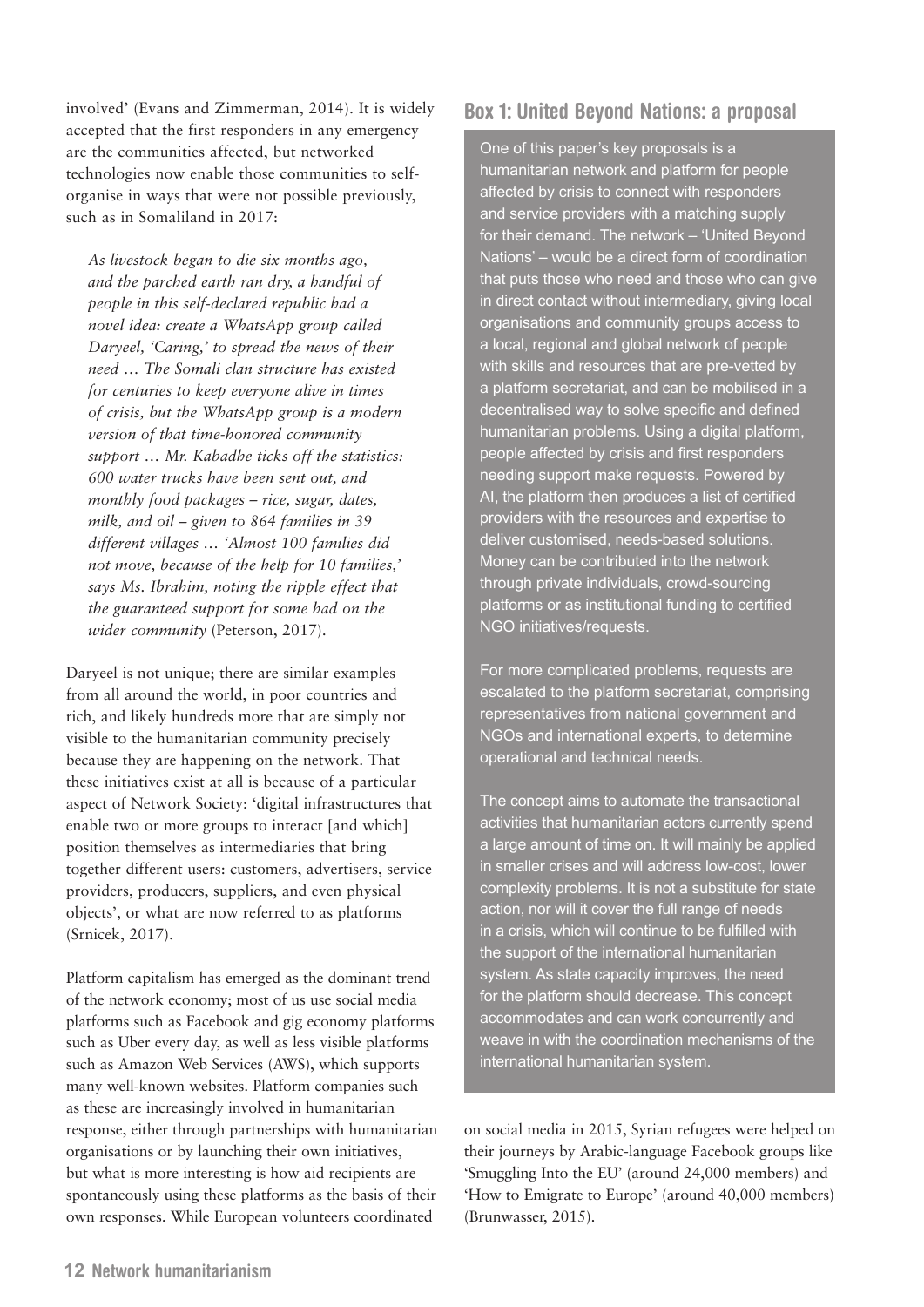<span id="page-16-0"></span>Many more self-organised groups will emerge in future, but at the moment the humanitarian community does not have a coherent approach to engaging with them. Existing models of partnership are not merely useless but counter-productive in engaging with this type of self-organised network; the humanitarian community is moving in the opposite direction, increasingly seeking to distinguish itself from other responders through processes of professionalisation (James, 2016). Successful engagement with Network Humanitarianism will require a new model of partnership that is not based on assumptions of authority, which in turn will require the community to restructure itself to engage with and promote distributed networks that allow small actors to operate on a much larger scale (Zyck and Krebs, 2015). In order to achieve this, rather than placing itself on a pedestal, perhaps it would be better off on a platform. One proposal put forward during the design process for this project – United Beyond Nations – embodies this idea.

#### **3.5 Relational not transactional**

*Processes of planning and action at the operational level should change from reciprocal to collective, at least some of the time.*

Market Humanitarianism tends to reduce humanitarian action to a series of reciprocal transactions, reflecting 'the common sense of the neoliberal era: that choice through the market is the ultimate mark of freedom, and so the market is … the most liberating and efficient means through which to provide services' (Fiori et al., 2016). The introduction of cash transfers reflects this logic, drawing legitimacy not just from its proven effectiveness, but from the wider financial inclusion agenda, which assumes that the best route out of poverty is integration into the market. Yet market relations do not encompass all human relations, and 'market reasoning also empties public life of moral argument' (Sandel, 2012).

Simultaneously, the growth of 'mammoth' organisations has seen an inevitable increase in the institutional distance between donors and beneficiaries. As organisations grow, layers of management are added, accompanied by another set of transactions, increasing transaction costs and decreasing accountability; as one study of reconstruction in Aceh found, 'the wide-scale use of intermediate implementers, contractors, and subcontractors undermine[s] vertical accountability, upward to the donors and downwards to beneficiaries' (Daly and Brassard, 2016).

Mammoth organisations struggle to accommodate collective action – yet collective action is critical to humanitarian action. This is most obviously seen in the importance attached to coordination, but Market Humanitarianism does not offer an inclusive form of coordination. The cluster approach exemplifies Market Humanitarian's hybrid structure, with a hierarchy created through the designation of cluster leads and a quasi-market in which humanitarian actors compete for share within a sector. While this approach has increased effectiveness, it 'has largely failed to create a sense of NGO ownership and involvement' and is insufficient 'to enhance accountability to affected populations' (Humphries, 2013).

Network Humanitarianism is not in itself guaranteed to lift humanitarianism above pure transaction. The platforms referred to in Section 3 themselves, for example, also tend to reduce relationships to monetised transactions as part of a business model that has been labelled surveillance capitalism (Zuboff, 2015). Partnerships with platforms provide new data streams for them, and any such projects are based on the commercial interests of the company, not on the humanitarian needs of affected people (Hopgood, 2008). This has raised ethical concerns about the use, misuse and abuse of that data in developing countries (Hosein and Nyst, 2013), and raises the question whether the humanitarian community should develop its own platforms (Gil Baizan, 2017; Denskus, 2017).

The challenge of coordination also points to the potential limits of collective action in Network Humanitarianism. The modular approach described in Section 1 requires more investment in coordination than the current system, yet even with that investment the sort of coordination around @TahrirSupplies described in Section 2 is also unlikely to be fully inclusive. (It is hard to imagine the Egyptian military agreeing to coordinate via Twitter.) Although in some countries, such as the Philippines, social media has become a critical tool for disaster management (OCHA, 2014b), such adoption without consideration of barriers to access risks amplifying social inequalities and creating 'second-order disasters' (Madianou, 2015).

More critically, the growth of Network Humanitarianism, particularly in wealthier countries,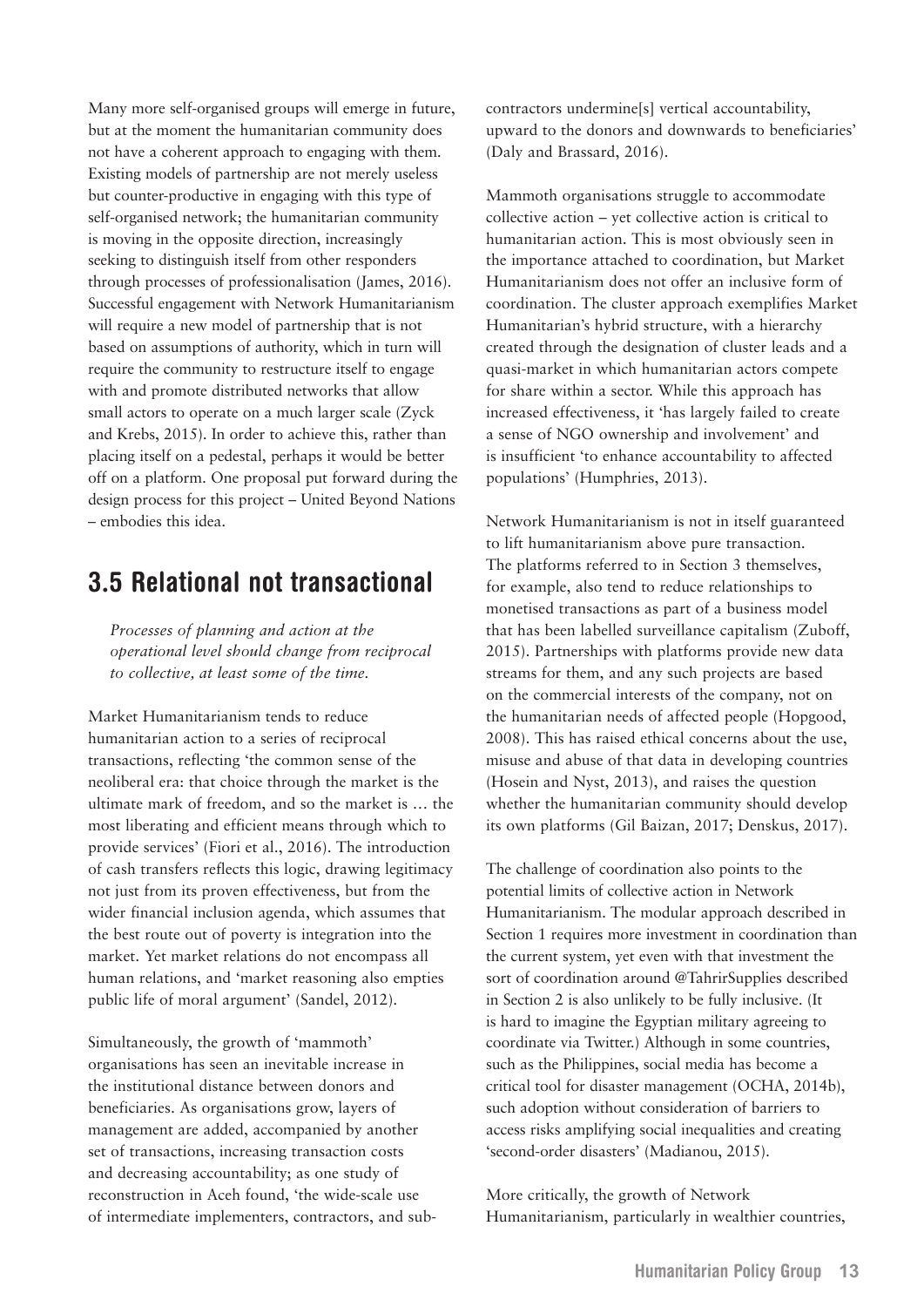stems partly from opposition to the humanitarian community and its ways of working. Groups such as the Common Ground Collective in the United States – which has been active in various forms since Hurricane Katrina, running health clinics, rehabilitation projects, community gardens and legal advice offices – are formed in the belief that they 'could do better than the bloated bureaucracies of the government and the Red Cross' (Crow, 2017).

The different modes of governance of Market and Network Humanitarianism – rather than their different structures – are the source of this tension. Similar tensions arise because some initiatives that appear to

be Network Humanitarianism in structural terms more closely resemble Market Humanitarianism from a governance perspective. Airbnb's Open Home initiative is a constructive use of their platform, but it uses the language of Market Humanitarianism to 'give the same solution we provide to travelers to those who are displaced' (Airbnb, 2017). This positions refugees as consumers of services rather than bearers of rights. By contrast, Refugees at Home (UK), Singa (France) and Nestwerk (Germany), as well as the pan-European Refugees Welcome network, provide a similar service, but with radically different approaches that focus on building connections that go beyond supply and demand (Toor, 2017).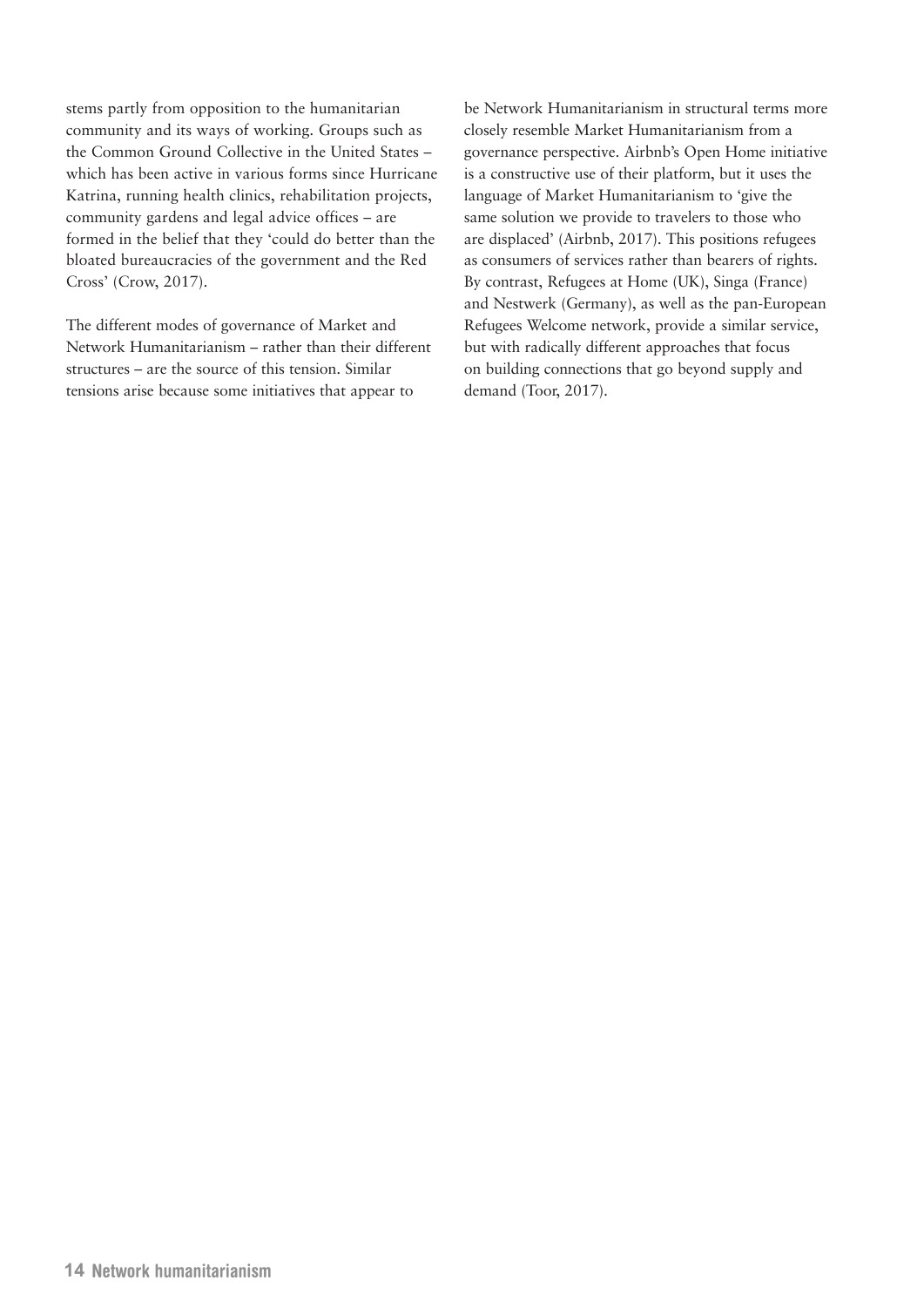# <span id="page-18-0"></span>**4 The trouble with networks**

Seybolt's five points do not cover all the differences that we would expect to see in a humanitarianism rooted in the Network Society. Most importantly, we have described above how much of the distinction between hierarchies, markets and networks is about how their different forms of governance affect how resources are mobilised; we would expect Network Humanitarianism to find alternative models to those which Market Humanitarianism relies on.

#### **4.1 Finance**

Aid finance is widely recognised to suffer from misaligned incentives in a market where demand is not correlated with need (Carbonnier, 2015). As noted already, the prevailing wisdom is that, if only the humanitarian community were adequately funded, it would be able to deliver on its promises and restore trust, despite findings that show that, in situations where there is adequate funding, coverage and quality are still inadequate (Healy and Tiller, 2014). Meanwhile, there was a slowdown in humanitarian funding in 2016 (GHA, 2017), and the models of media attention and political support which Market Humanitarianism relies on are themselves being disrupted by the Network Society (Arrillaga-Andreessen, 2015).

The business model of Market Humanitarianism is that organisations generate revenue by subtracting overheads from grants, which might be as high as 25% (Bailey and Pongracz, 2015). However, disintermediation – a key characteristic of the Network Society – means that the long chain of intermediaries between donor and recipient is likely to be cut down, and that business model will collapse as a result. Already, organisations such as Kiva and GiveDirectly leverage networked technology to enable donations to flow more directly to recipients – the crowdfunding sector raised \$34bn in 2015 – and, for better or worse, this type of approach is likely to grow as the general public seeks more direct connection with the recipients of their donations (Paynter, 2017).

Large-scale institutional grants are likely to remain necessary to address the conflict-related mega-disasters

that dominate the headlines, both because mobilising resources at that scale remains a challenge, but also because this type of funding is a valuable form of soft power for institutional donors. However, many communities affected by disaster are in a long tail of small- and medium-size emergencies in middleincome countries, which the current system struggles to address. Network Humanitarianism offers a variety of relatively low-cost and agile strategies that can potentially fill the finance gap that currently afflicts the humanitarian community.

#### **4.2 Access**

The greatest challenge for Network Humanitarianism concerns access. Lack of access to the network has become less of a problem as the Internet has become wireless; by the end of 2016, 4.8bn people had a mobile phone subscription (GSMA, 2017a), and by 2020 fivesixths of the projected 5.7bn mobile subscribers will be using their phones to access the Internet (GSMA, 2017b). Despite the staggering growth in mobile connectivity, not everybody will have access to a mobile phone, not all of those phones will have access to the Internet, and not all Internet access will be equal. In particular, research by the UN High Commissioner for Refugees (UNHCR) indicates that refugees are around 50% less likely to own a smartphone than the global population as a whole, and 29% of refugee households have no phone at all (UNHCR, 2016).

Access to the network is increasingly a priority for those affected by disaster because it means access to vital information: during the European migrant crisis, 'so important were mobile phones that, on arrival, many refugees asked for Wi-Fi or charging services ahead of food, water, or shelter' (GSMA, 2017c). This has led to suggestions that aid organisations should provide relief not just in the form of information, but also in terms of communications – handing out SIM cards or setting up wireless networks, either by themselves or in partnership with the private sector – and ensuring 'that communities can access information irrespective of their level of technological development' (OCHA, 2013).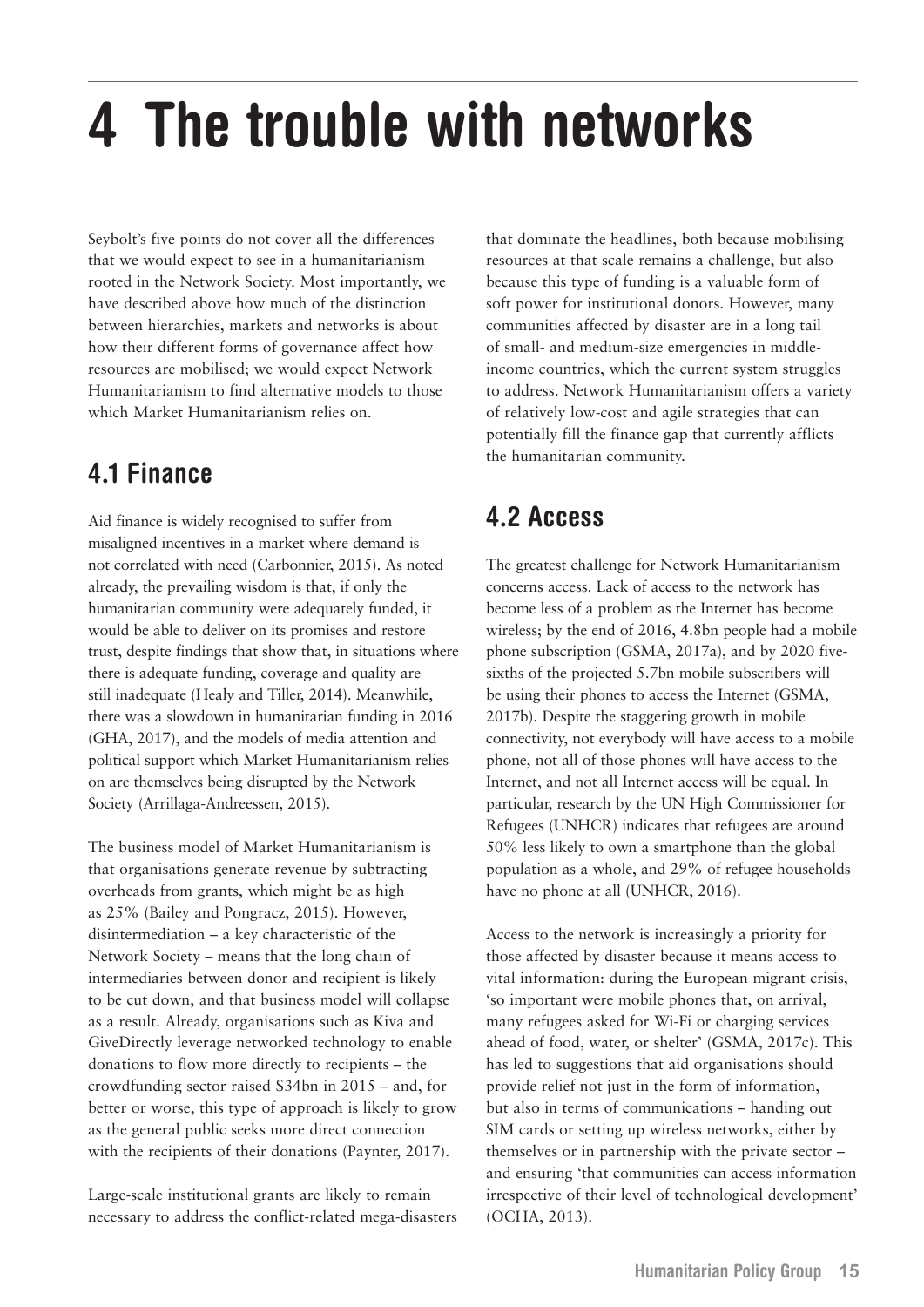<span id="page-19-0"></span>However network access is not just physical, but also social and economic; in a Syrian refugee camp in Jordan, for example, access was 'particularly tied to gender … often – though not always – the men were the ones with the phone tucked into their pockets and not their wives, mothers, or daughters' (Wall, Otis Campbell and Janbek, 2015). While networked technology does offer new opportunities for previously disadvantaged groups, Network Humanitarianism will potentially 'exacerbate inequalities associated with gender, age, literacy and experience with technology, as well as access to energy, mobile phones and network connectivity' (ICRC et al., 2017), and cannot substitute for institutional capacity and political will (Toyama, 2011). If the humanitarian community wants to invest in the future of humanitarianism, greater focus on addressing these inequalities – in policy as well as practice – will be essential.

#### **4.3 Accountability**

There is an argument that people will fall through the gaps more easily in a system based on Network Humanitarianism. It is difficult to argue, however, that the current system really delivers in terms of quality and accountability: surveys consistently show that aid recipients feel that the aid they receive does not cover their basic needs – a 2017 survey found that in Afghanistan only 29% of respondents felt the aid they received covered their basic needs, while in Lebanon the figure was 14% and in Haiti 7% (Ground Truth Solutions, 2017) – and that they feel that their voices are not listened to (Anderson, Brown and Jean, 2012). Genuine accountability has proven almost impossible to achieve, partly because of the political economy of Market Humanitarianism. At the very least, Network Humanitarianism shows the way towards an approach that engages communities more openly.

The evaluation of reconstruction in Aceh mentioned earlier found that accountability 'can usefully be seen as a function of direct beneficiary involvement, unfettered access to information, and the type and

strength of the relationships that form between aid agents and beneficiaries' (Daly and Brassard, 2016). In short, accountability lies in the network, rather than in the contract. This does not mean that Network Humanitarianism will solve the problem of accountability entirely, although disintermediation means less distance between donor and recipient, and networks are generally better at providing feedback than hierarchies. At the same time, however, networks lack the potential for the more rigorous accountability found in hierarchies; a certain amount of quality is likely to be lost as part of a trade-off between inclusion and professionalisation, and fraud and corruption are likely to find new forms.

The Network Society also poses new challenges to accountability, the greatest of which concerns privacy. While data will become increasingly important in humanitarian response (Whipkey and Verity, 2015), the humanitarian community has not taken on its responsibility to ensure that the future enabled by networked technologies accords with humanitarian principles, in what Privacy International has identified as 'a systematic failure … to consider the legal and technical safeguards required in order to uphold the rights of individuals living in the developing world' (Hosein and Nyst, 2013). Concerns are growing that the platforms that Network Humanitarianism will be built on may in fact contribute to crises as much as they help to address them; Myanmarese farmers' embrace of Facebook in 2016 (Mod, 2016) turned out to be a key driver in the persecution of the Rohingya in 2017 (Specia and Mozur, 2017).

Network Humanitarianism is unlikely to be able to address what is probably going to be the biggest protection challenge of the future: the world created by surveillance capitalism, in which data can be mobilised both for good and for ill. The systematic failure of the humanitarian community so far to address these issues 'jeopardize[s] the appropriate application of core humanitarian principles in the networked age' (Greenwood et al., 2017). Regardless of whether the humanitarian community embraces Network Humanitarianism, these challenges will remain.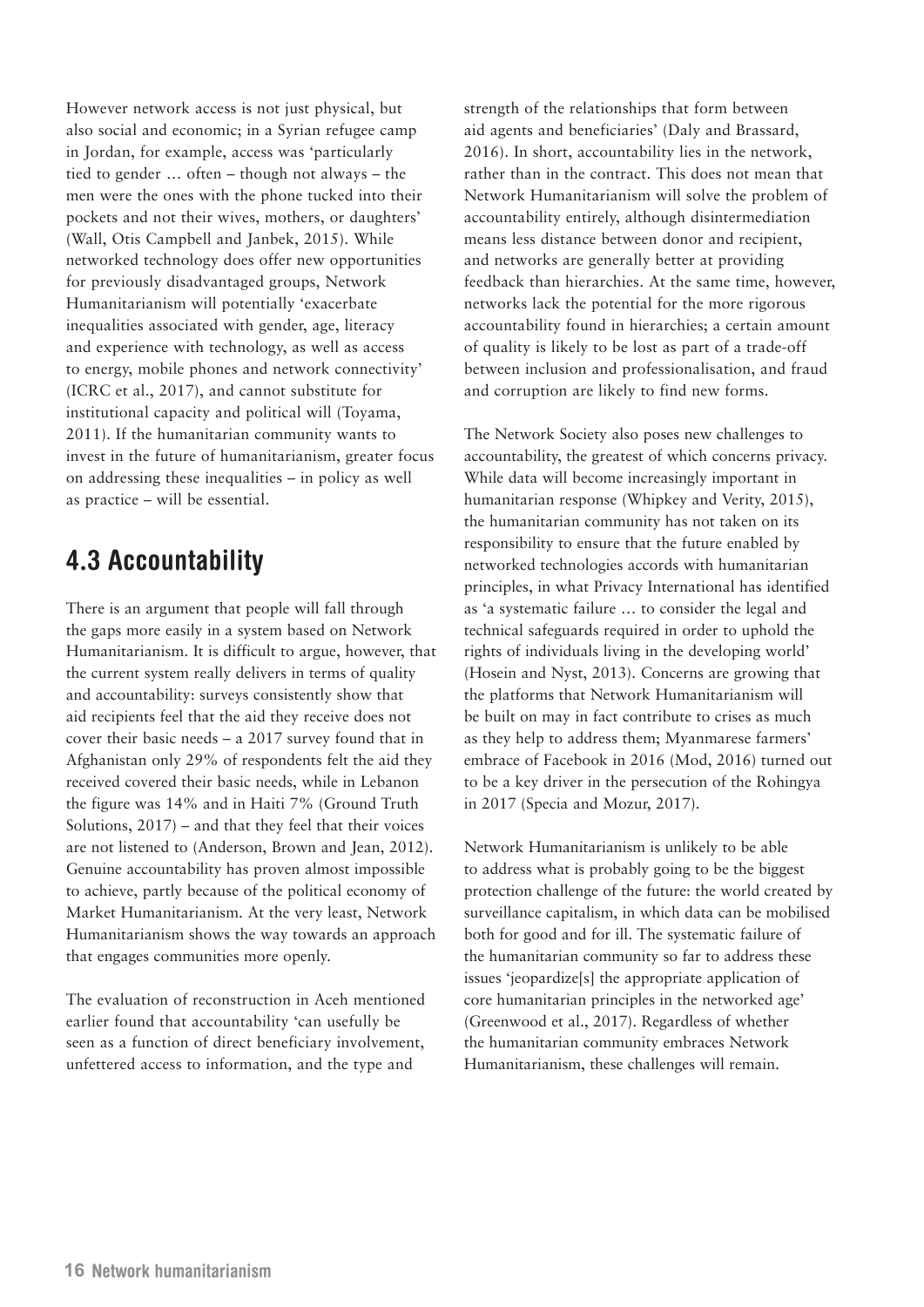# <span id="page-20-0"></span>**5 Conclusion: a way forward**

This paper does not endorse all of Castells' entire thesis regarding the Network Society – mainly because that thesis is so wide-ranging  $6$  – but it does agree with his basic proposition: 'Until we rebuild, both from the bottom up and from the top down, our institutions of governance and democracy, we will not be able to stand up to the fundamental challenges that we are facing' (Castells, 2001). What form that rebuilding takes is the real question: networks already play an important role within the humanitarian community in activities such as supporting policy-making and implementation, setting norms and standards and developing knowledge resources (Collinson, 2011), but can the humanitarian community move beyond network-as-structure to network-as-response?

The latter is already being explored at the national level, including during the 2014 Ebola response. The Missing Maps project addressed the lack of detailed maps with a network of volunteers visiting every community in the border regions of affected countries, releasing the results as open data on OpenStreetMap and the Humanitarian Data Exchange, and creating paper maps that could then be distributed back to communities (American Red Cross, 2017). Translators without Borders established 'Spider Networks' of crisis translators across affected countries, and worked through partner networks to disseminate translated awareness-raising materials (Translators without Borders, 2017). Networked approaches have also been proposed as a way of scaling up community resilience work (Mellor, 2014).

At the international level, however, the humanitarian community overall has been reluctant to move in this direction. Although members of this community are now coming to terms with the fact that they are just one set of actors in a broader network (ODI, 2016), the assumptions of Market Humanitarianism mean that they do not embrace their roles as network actors, instead falling back on familiar transactional relationships, whether with the military, the private sector or non-traditional donors. This will not work

with much of the Network Humanitarianism which is happening at the periphery or entirely outside the humanitarian community, where this transactional approach is unfamiliar and potentially counterproductive.

A more constructive approach would see the humanitarian community recognise that all three approaches – hierarchies, markets and networks – have a role to play depending on the situation (Kotter, 2011). If the humanitarian community is able to adopt a more networked way of working (as opposed to just creating more networks within the community), this will have significant implications for organisational governance as well as structure. The current humanitarian system will not disappear overnight, since Network Humanitarianism will probably never be able to mount large-scale responses to the mega-crises that preoccupy the humanitarian community, but this does not mean that the current system itself is not struggling: while 'parts of the [humanitarian] system are working better and better … it is still akin to a pocket calculator attempting the job of a computer'; as such, 'calls for radical reform, now heard from the highest levels of the humanitarian system, would seem justified' (ALNAP, 2015). Such calls for radical reform are now mainstream, particularly after the World Humanitarian Summit, but the actual changes proposed are far from radical; previous reforms have 'tweak[ed] the current system rather than challenging the underlying structures and assumptions on which it operates' (ODI, 2016).

The sketch of Network Humanitarianism presented here is speculative, not predictive, but it does offer an alternative vision of humanitarian action, one structured more around collaboration than control (as in a hierarchy) or competition (as in a market). However, this paper does not lay out specific recommendations for specific institutions about how to move towards Network Humanitarianism, since the very idea of a blueprint for success would be against the spirit of Network Humanitarianism. While the costs of transition to a networked way of working need to be carefully weighed (Hearn and Mendizabal, 2011), it is no longer possible to avoid those costs.

<sup>6</sup> An overview and critique of the main points of Castells' thesis can be found in Webster (1995).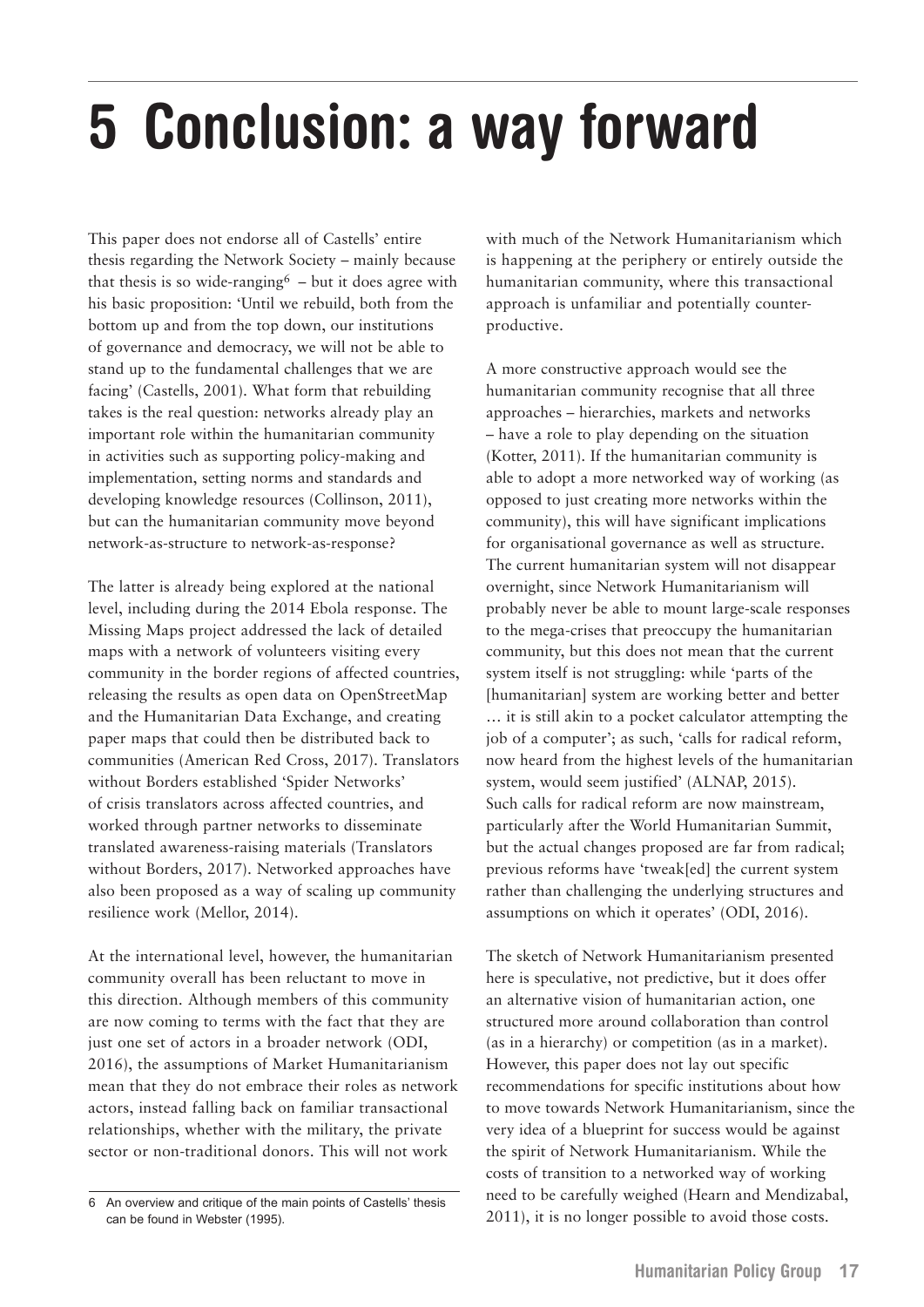Network Humanitarianism is neither better nor worse than Market Humanitarianism, simply different, and it is not the answer to all the challenges facing the humanitarian community. It is simply that, in the Network Society, Network Humanitarianism is a better fit with cultural expectations and technological capabilities, and it is likely that we will see an increasing number of more networked responses. The challenge is how the humanitarian community will engage with those responses – and the danger is that the humanitarian community will become marginalised by other actors for whom networked ways of working are native.

This is a danger because humanitarian action is not just about the delivery of relief, but also the propagation of principles. The humanitarian system is not just a delivery mechanism for humanitarian aid – any more than the Eucharist is a delivery mechanism for wafers – but a medium for the propagation of humanitarian values, and humanitarian aid is the

means by which those values are instantiated in specific places and at specific times. The question of whether the humanitarian system is fit for purpose is fundamentally a question of whether it is the best vehicle for propagating humanitarian values, and whether humanitarian aid as it currently stands is the best means to instantiate them.

Network Humanitarianism is not necessarily more principled than the humanitarianism we practice now, but if we are living in the Network Society, humanitarian principles must find a way to survive in the network. In the process they might become more widely distributed, but also more diluted as they spread, and the challenge for the humanitarian community is not just how to preserve but to amplify them. Hugo Slim recently wrote 'I wish humanitarian action was more a people's movement than it is' (Green, 2017); Network Humanitarianism has the potential to be that people's movement, but only if the humanitarian community recognises that potential.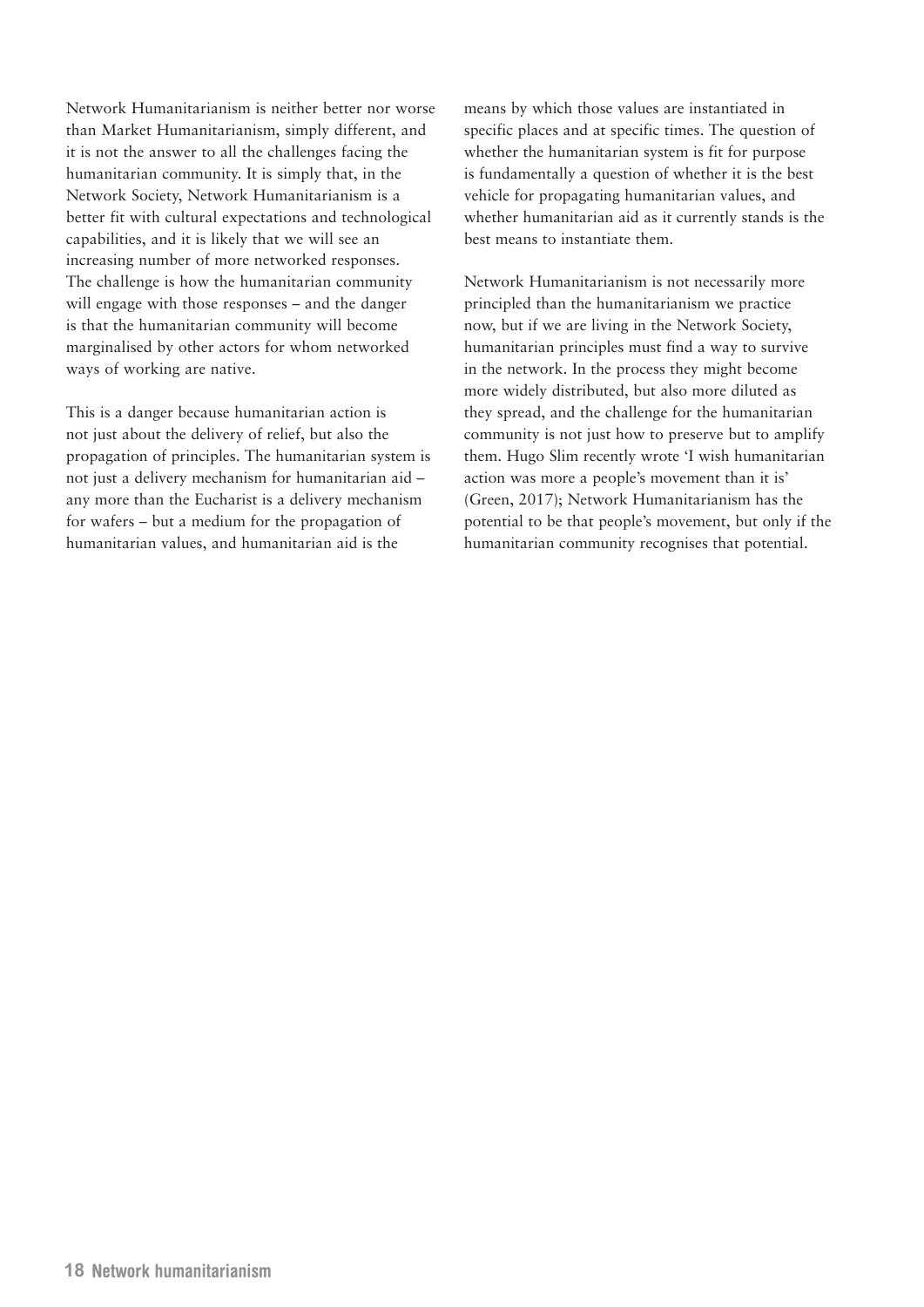# <span id="page-22-0"></span>**Bibliography**

Airbnb (2017) 'Opening More Homes to People in Need', Airbnb, 7 June ([https://blog.atairbnb.com/](https://blog.atairbnb.com/opening-more-homes-to-people-in-need/) [opening-more-homes-to-people-in-need/](https://blog.atairbnb.com/opening-more-homes-to-people-in-need/)).

ALNAP (2015) *The State of the Humanitarian System*. London: ALNAP [\(http://sohs.alnap.org](http://sohs.alnap.org)/).

American Red Cross (2017) *West Africa Mapping Project*, Final Report. Washington DC: American Red Cross ([http://www.missingmaps.org/blog/2017/01/24/](http://www.missingmaps.org/blog/2017/01/24/west-africa-mapping-hub-end/) [west-africa-mapping-hub-end/\)](http://www.missingmaps.org/blog/2017/01/24/west-africa-mapping-hub-end/).

Anderson, M. B., D. Brown and I. Jean, (2012) *Time to Listen: Hearing People on the Receiving End of International Aid*. London: ALNAP [\(https://www.](https://www.alnap.org/help-library/time-to-listen-hearing-people-on-the-receiving-end-of-international-aid) [alnap.org/help-library/time-to-listen-hearing-people-on](https://www.alnap.org/help-library/time-to-listen-hearing-people-on-the-receiving-end-of-international-aid)[the-receiving-end-of-international-aid](https://www.alnap.org/help-library/time-to-listen-hearing-people-on-the-receiving-end-of-international-aid)).

Aral, S. (2014) 'The Problem with Online Ratings', *MIT Sloan Management Review*, 19 December.

Arrillaga-Andreessen, L. (2015) 'Disruption for Good', *Stanford Social Innovation Review*, Spring [\(https://ssir.](https://ssir.org/articles/entry/disruption_for_good) [org/articles/entry/disruption\\_for\\_good](https://ssir.org/articles/entry/disruption_for_good)).

Bailey, S. and S. Pongracz (2015) 'Humanitarian Cash Transfers: Cost, Value for Money and Economic Impact'. Background note for the High Level Panel on Humanitarian Cash Transfers ([https://www.odi.org/](https://www.odi.org/sites/odi.org.uk/files/odi-assets/publications-opinion-files/9731.pdf) [sites/odi.org.uk/files/odi-assets/publications-opinion](https://www.odi.org/sites/odi.org.uk/files/odi-assets/publications-opinion-files/9731.pdf)[files/9731.pdf](https://www.odi.org/sites/odi.org.uk/files/odi-assets/publications-opinion-files/9731.pdf)).

Baran, P. (1964) 'On Distributed Communications', Memorandum RM-3420-PR. Santa Monica, CA: The Rand Corporation.

Bauer, J.-M., L. Casarin and A. Clough (2017) 'Our Experiment Using Facebook Chatbots to Improve Humanitarian Assistance', ICTWorks [\(https://www.](https://www.ictworks.org/our-experiment-using-facebook-chatbots-to-improve-humanitarian-assistance/%23.WqZ_EOjFK70) [ictworks.org/our-experiment-using-facebook-chatbots](https://www.ictworks.org/our-experiment-using-facebook-chatbots-to-improve-humanitarian-assistance/%23.WqZ_EOjFK70)[to-improve-humanitarian-assistance/#.WqZ\\_EOjFK70\)](https://www.ictworks.org/our-experiment-using-facebook-chatbots-to-improve-humanitarian-assistance/%23.WqZ_EOjFK70).

Benkler, Y. (2002) 'Coase's Penguin, or, Linux and the Nature of the Firm', *Yale Law Journal* 112(369).

Benkler, Y. (2006) *The Wealth of Networks: How Social Production Transforms Markets and Freedom*. New Haven, CT and London: Yale University Press.

Bennett, C. et al. (2016) *Time to Let Go: Remaking Humanitarian Action for the Modern Era*. London: ODI.

Bernard, V. (2011) 'Editorial: The Future of Humanitarian Action', *International Review of the Red Cross* 93(884), December [\(https://www.icrc.org/](https://www.icrc.org/fre/resources/international-review/review-884/review-884-all.pdf) [fre/resources/international-review/review-884/review-](https://www.icrc.org/fre/resources/international-review/review-884/review-884-all.pdf)[884-all.pdf](https://www.icrc.org/fre/resources/international-review/review-884/review-884-all.pdf)).

Beser, A. (2016) 'How Citizen Science Changed the Way Fukushima Radiation Is Reported', *National Geographic*, 13 February [\(https://blog.](https://blog.nationalgeographic.org/2016/02/13/how-citizen-science-changed-the-way-fukushima-radiation-is-reported/) [nationalgeographic.org/2016/02/13/how-citizen-science](https://blog.nationalgeographic.org/2016/02/13/how-citizen-science-changed-the-way-fukushima-radiation-is-reported/)[changed-the-way-fukushima-radiation-is-reported/](https://blog.nationalgeographic.org/2016/02/13/how-citizen-science-changed-the-way-fukushima-radiation-is-reported/)).

Borton, J. (2016) 'The Humanitarian Impulse: Alive and Well Among the Citizens of Europe', *Humanitarian Exchange* 67 [\(https://odihpn.org/magazine/humanitarian](https://odihpn.org/magazine/humanitarian-impulse-alive-well-among-citizens-europe/)[impulse-alive-well-among-citizens-europe/](https://odihpn.org/magazine/humanitarian-impulse-alive-well-among-citizens-europe/)).

Brunwasser, M. (2015) 'A 21st-Century Migrant's Essentials: Food, Shelter, Smartphone', *New York Times*, 25 August ([https://www.nytimes.](https://www.nytimes.com/2015/08/26/world/europe/a-21st-century-migrants-checklist-water-shelter-smartphone.html) [com/2015/08/26/world/europe/a-21st-century](https://www.nytimes.com/2015/08/26/world/europe/a-21st-century-migrants-checklist-water-shelter-smartphone.html)[migrants-checklist-water-shelter-smartphone.html](https://www.nytimes.com/2015/08/26/world/europe/a-21st-century-migrants-checklist-water-shelter-smartphone.html)).

Burt, R. S. (1977) 'Power in a Social Topology', *Social Science Research* 6.

Carbonnier, G. (2015) *Humanitarian Economics: War, Disaster and the Global Aid Market*. London: Hurst.

Castells, M. (2001) *The Internet Galaxy: Reflections on the Internet, Business, and Society*. Oxford: Oxford University Press.

Coase, R. (1937) 'The Nature of the Firm', *Economica* 4(16).

Collinson, S. (2011) *The Role of Networks in the International Humanitarian System*. London: ODI ([https://www.odi.org/sites/odi.org.uk/files/odi-assets/](https://www.odi.org/sites/odi.org.uk/files/odi-assets/publications-opinion-files/7877.pdf) [publications-opinion-files/7877.pdf\)](https://www.odi.org/sites/odi.org.uk/files/odi-assets/publications-opinion-files/7877.pdf).

Collinson, S. (2016) *Constructive Deconstruction: Making Sense of the International Humanitarian System*, HPG Working Paper. London: ODI ([https://www.odi.org/sites/odi.org.uk/files/resource](https://www.odi.org/sites/odi.org.uk/files/resource-documents/10734.pdf)[documents/10734.pdf\)](https://www.odi.org/sites/odi.org.uk/files/resource-documents/10734.pdf).

Cooley, A. and J. Ron (2002) 'The NGO Scramble: Organizational Insecurity and the Political Economy of Transnational Action', *International Security* 27(1) ([https://www.belfercenter.org/publication/](https://www.belfercenter.org/publication/ngo-scramble-organizational-insecurity-and-political-economy-transnational-action) [ngo-scramble-organizational-insecurity-and-political](https://www.belfercenter.org/publication/ngo-scramble-organizational-insecurity-and-political-economy-transnational-action)[economy-transnational-action\)](https://www.belfercenter.org/publication/ngo-scramble-organizational-insecurity-and-political-economy-transnational-action).

Crow, S. (2017) *Black Flags and Windmills: Hope, Anarchy, and the Common Ground Collective*. Oakland, CA: PM Press.

Currion, P. (2016) 'How Do We Get There from Here? The Futures of Humanitarianism', *Medium*, 16 June (<https://medium.com/@paulcurrion>).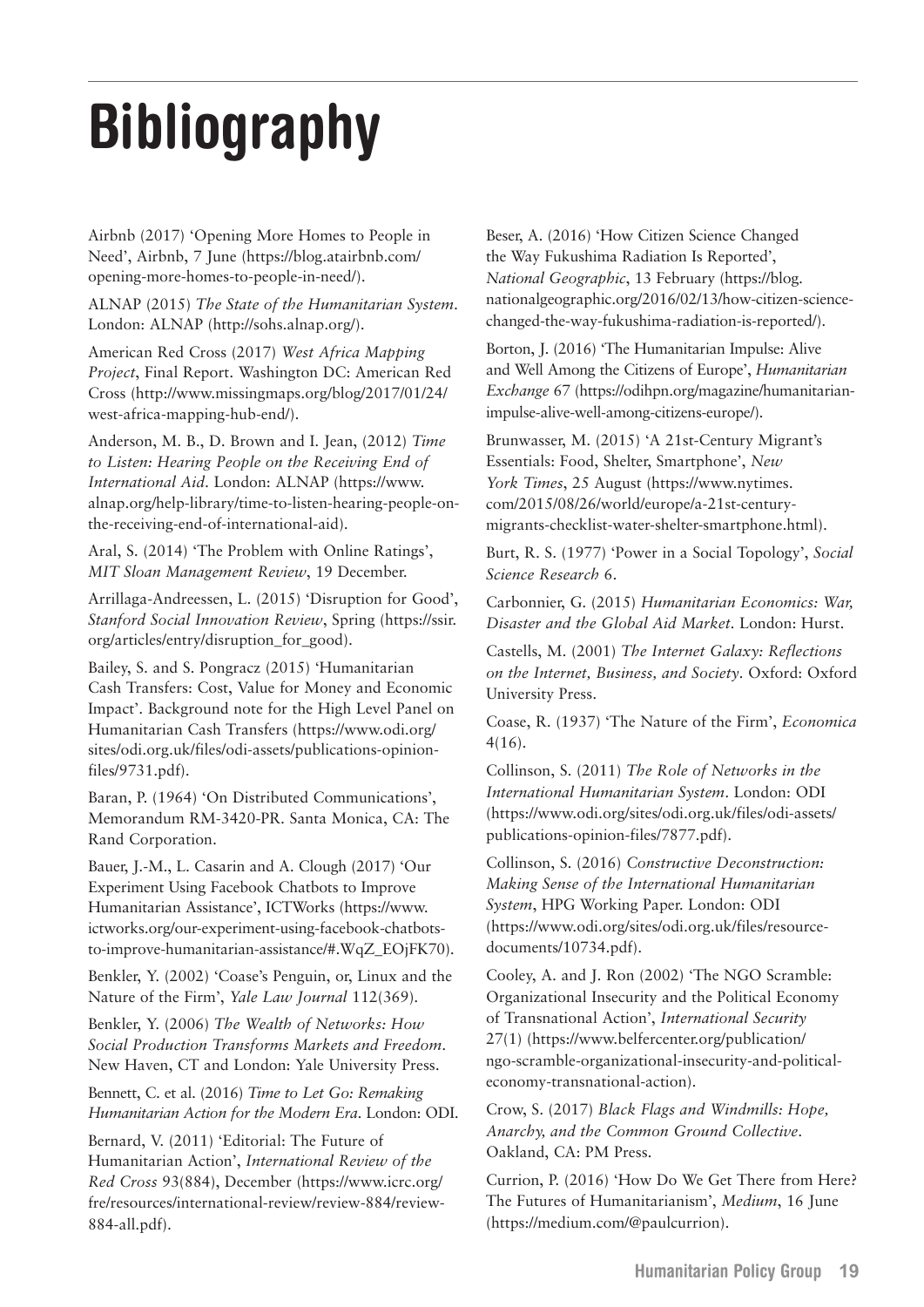Daly, P. and C. Brassard (2011) 'Aid Accountability and Participatory Approaches in Post-Disaster Housing Reconstruction', *Asian Journal of Social Science* 39.

Davey E. (2013) *A History of the Humanitarian System: Western Origins and Foundations*. London: ODI [\(https://www.odi.org/publications/7535](https://www.odi.org/publications/7535-history-humanitarian-system-western-origins-and-foundations) [history-humanitarian-system-western-origins-and](https://www.odi.org/publications/7535-history-humanitarian-system-western-origins-and-foundations)[foundations](https://www.odi.org/publications/7535-history-humanitarian-system-western-origins-and-foundations)).

Denning, P. (2006) 'Hastily Formed Networks', *Communications of the ACM* 49(4).

Denskus, T. (2017) 'Is Platform Capitalism Really the Future of the Humanitarian Sector?', *Aidnography*, 13 June ([http://aidnography.blogspot.co.uk/2017/06/](http://aidnography.blogspot.co.uk/2017/06/is-platform-capitalism-really-future-of-humanitarian-sector.html) [is-platform-capitalism-really-future-of-humanitarian](http://aidnography.blogspot.co.uk/2017/06/is-platform-capitalism-really-future-of-humanitarian-sector.html)[sector.html\)](http://aidnography.blogspot.co.uk/2017/06/is-platform-capitalism-really-future-of-humanitarian-sector.html).

Development Initiatives (2017) *Global Humanitarian Assistance Report 2017*. Bristol: Development Initiatives [\(http://devinit.org/post/global-humanitarian](http://devinit.org/post/global-humanitarian-assistance-2017/)[assistance-2017/](http://devinit.org/post/global-humanitarian-assistance-2017/)).

Donini, A. (2010) 'The Far Side: The Meta Functions of Humanitarianism in a Globalised World', *Disasters* 34(S2).

The Economist (2007) 'Flood, Famine and Mobile Phones', 26 July ([https://www.economist.com/](https://www.economist.com/node/9546242) [node/9546242](https://www.economist.com/node/9546242)).

Edwards, M. (2016) 'What's to be Done with Oxfam?', Opendemocracy.net, 1 August [\(https://www.](https://www.opendemocracy.net/transformation/michael-edwards/what-s-to-be-done-with-oxfam) [opendemocracy.net/transformation/michael-edwards/](https://www.opendemocracy.net/transformation/michael-edwards/what-s-to-be-done-with-oxfam) [what-s-to-be-done-with-oxfam](https://www.opendemocracy.net/transformation/michael-edwards/what-s-to-be-done-with-oxfam)).

Evans, M. and A. Zimmerman (eds) (2014) *Global Perspectives on Subsidiarity*. Netherlands: Springer Netherlands.

Fabre, C. (2017) *Localising the Response*. Paris: OECD.

Fassin, D. (2012) *Humanitarian Reason: A Moral History of the Present*. Berkeley, CA: University of California Press.

Fiori, J. et al. (2016) *The Echo Chamber: Results, Management, and the Humanitarian Effectiveness Agenda*. London: Save the Children ([http://www.](http://www.academia.edu/25491591/The_Echo_Chamber_Results_Management_and_the_Humanitarian_Effectiveness_Agenda) [academia.edu/25491591/The\\_Echo\\_Chamber\\_Results\\_](http://www.academia.edu/25491591/The_Echo_Chamber_Results_Management_and_the_Humanitarian_Effectiveness_Agenda) Management and the Humanitarian Effectiveness [Agenda](http://www.academia.edu/25491591/The_Echo_Chamber_Results_Management_and_the_Humanitarian_Effectiveness_Agenda)).

Fletcher, T. (2017) *United Networks: Can Technology Help the UN Meet the Challenges of the 21st Century?* Dubai: Emirates Diplomatic Academy ([http://unitednetworks.ae/wp-content/uploads/2017/09/](http://unitednetworks.ae/wp-content/uploads/2017/09/United-Networks-Tom-Fletcher.pdf) [United-Networks-Tom-Fletcher.pdf](http://unitednetworks.ae/wp-content/uploads/2017/09/United-Networks-Tom-Fletcher.pdf)).

Galloway, A. and E. Thacker (2007) *The Exploit: A Theory of Networks*. Minneapolis, MN: University of Minneapolis Press.

GHA (2014) *Global Humanitarian Assistance Report 2014*. Bristol: Development Initiatives.

GHA (2015) *Global Humanitarian Assistance Report 2015*. Bristol: Development Initiatives.

GHA (2017) *Global Humanitarian Assistance Report 2017*. Bristol: Development Initiatives.

Gil Baizan, P. (2017) 'Platforming – What Can NGOs Learn from AirBnB and Amazon?', World Vision International, 30 May ([https://www.wvi.org/disaster](https://www.wvi.org/disaster-management/blogpost/platforming-what-can-ngos-learn-airbnb-and-amazon)[management/blogpost/platforming-what-can-ngos](https://www.wvi.org/disaster-management/blogpost/platforming-what-can-ngos-learn-airbnb-and-amazon)[learn-airbnb-and-amazon](https://www.wvi.org/disaster-management/blogpost/platforming-what-can-ngos-learn-airbnb-and-amazon)).

Granovetter, M. S. (1973) 'The Strength of Weak Ties', *American Journal of Sociology*, 78(6) [\(https://www.](https://www.journals.uchicago.edu/doi/abs/10.1086/225469) [journals.uchicago.edu/doi/abs/10.1086/225469\)](https://www.journals.uchicago.edu/doi/abs/10.1086/225469)

Green, D. (2017) 'Hugo Slim Sets Me Straight on the State of Humanitarianism', *From Poverty to Power*, 11 October [\(https://oxfamblogs.org/fp2p/hugo-slim](https://oxfamblogs.org/fp2p/hugo-slim-sets-me-straight-on-the-state-of-humanitarianism/)[sets-me-straight-on-the-state-of-humanitarianism/\)](https://oxfamblogs.org/fp2p/hugo-slim-sets-me-straight-on-the-state-of-humanitarianism/).

Greenwood, F. et al. (2017) *The Signal Code: A Human Rights Approach to Information During Crisis*. Boston, MA: Harvard Humanitarian Initiative.

Grewal, D. S. (2008) *Network Power: The Social Dynamics of Globalization*. New Haven, CT and London: Yale University Press.

Ground Truth Solutions (2017) *Perspectives from the Field: Aggregated Report Surveys of Affected People, Field Staff and Partner Organisations (Afghanistan, Haiti and Lebanon)*, Ground Truth Solutions ([http://](http://groundtruthsolutions.org/wp-content/uploads/2017/09/OECD_Aggregated-Report-Aug-17.pdf) [groundtruthsolutions.org/wp-content/uploads/2017/09/](http://groundtruthsolutions.org/wp-content/uploads/2017/09/OECD_Aggregated-Report-Aug-17.pdf) [OECD\\_Aggregated-Report-Aug-17.pdf](http://groundtruthsolutions.org/wp-content/uploads/2017/09/OECD_Aggregated-Report-Aug-17.pdf)).

Groupe URD (2011) *UNDAC Review 2011* [\(https://](https://www.urd.org/IMG/pdf/UNDAC_REVIEW_REPORT.pdf) [www.urd.org/IMG/pdf/UNDAC\\_REVIEW\\_REPORT.](https://www.urd.org/IMG/pdf/UNDAC_REVIEW_REPORT.pdf) [pdf\)](https://www.urd.org/IMG/pdf/UNDAC_REVIEW_REPORT.pdf).

GSM Association (2017a) *The Mobile Economy 2017*. London: GSMA [\(https://www.gsmaintelligence.](https://www.gsmaintelligence.com/research/?file=9e927fd6896724e7b26f33f61db5b9d5&download) [com/research/?file=9e927fd6896724e7b](https://www.gsmaintelligence.com/research/?file=9e927fd6896724e7b26f33f61db5b9d5&download)  [26f33f61db5b9d5&download\)](https://www.gsmaintelligence.com/research/?file=9e927fd6896724e7b26f33f61db5b9d5&download).

GSM Association (2017b) *Global Mobile Trends 2017*. London: GSMA [\(https://www.gsma.com/](https://www.gsma.com/globalmobiletrends/) [globalmobiletrends/\)](https://www.gsma.com/globalmobiletrends/).

GSM Association (2017c) *The Importance of Mobile for Refugees: A Landscape of New Services and Approaches*. London: GSMA [\(https://www.gsma.com/](https://www.gsma.com/mobilefordevelopment/programme/disaster-response/the-importance-of-mobile-for-refugees-a-landscape-of-new-services-and-approaches) [mobilefordevelopment/programme/disaster-response/](https://www.gsma.com/mobilefordevelopment/programme/disaster-response/the-importance-of-mobile-for-refugees-a-landscape-of-new-services-and-approaches) [the-importance-of-mobile-for-refugees-a-landscape-of](https://www.gsma.com/mobilefordevelopment/programme/disaster-response/the-importance-of-mobile-for-refugees-a-landscape-of-new-services-and-approaches)[new-services-and-approaches\)](https://www.gsma.com/mobilefordevelopment/programme/disaster-response/the-importance-of-mobile-for-refugees-a-landscape-of-new-services-and-approaches).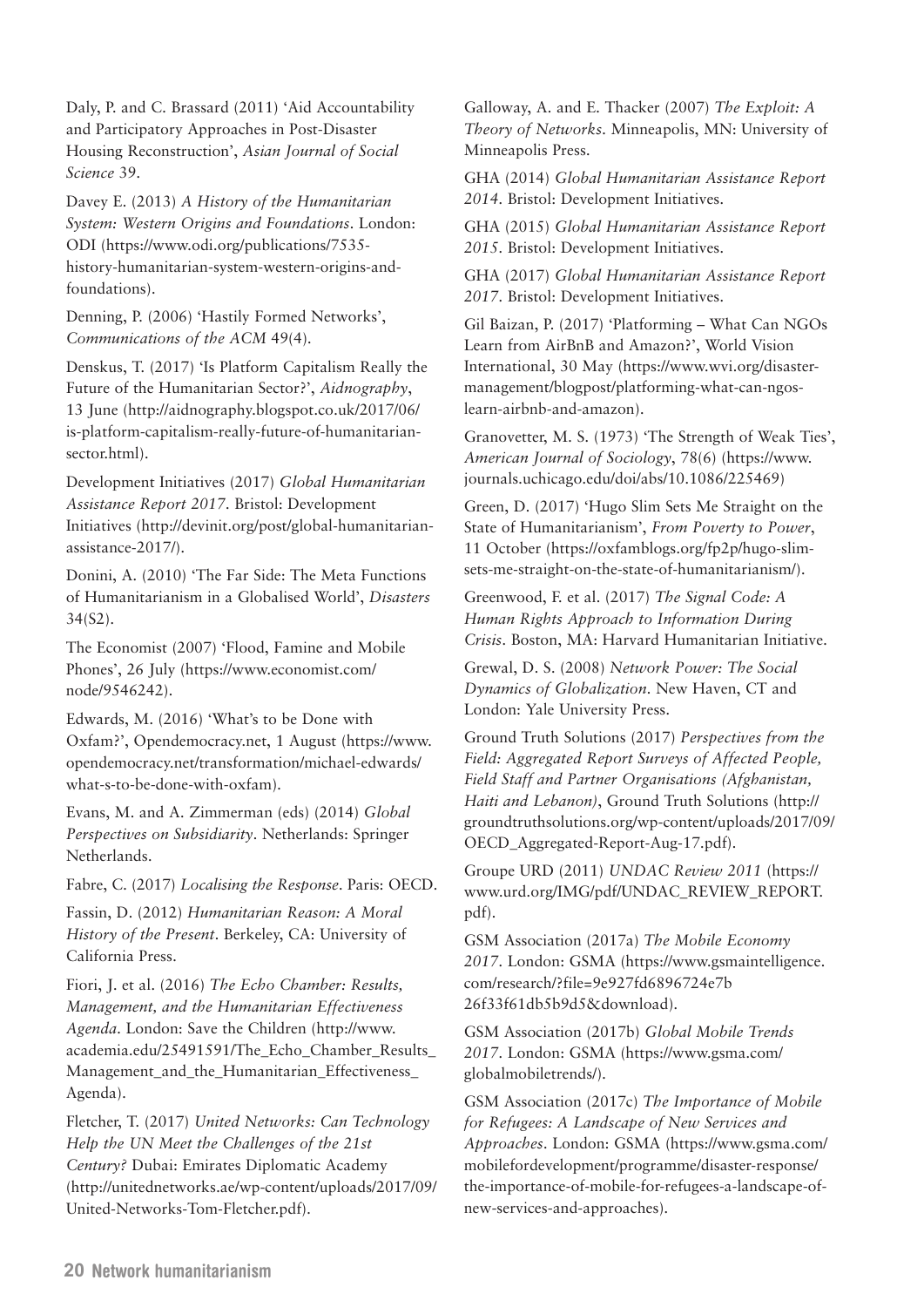Healy, S. and S. Tiller (2014) *Where Is Everyone? Responding to Emergencies in the Most Difficult Places.* London: MSF ([http://www.msf.org/sites/msf.](http://www.msf.org/sites/msf.org/files/msf-whereiseveryone_-def-lr_-_july.pdf) [org/files/msf-whereiseveryone\\_-def-lr\\_-\\_july.pdf](http://www.msf.org/sites/msf.org/files/msf-whereiseveryone_-def-lr_-_july.pdf)).

Hearn, S. and E. Mendizabal (2011) *Not Everything that Connects Is a Network*. London: ODI.

High-Level Panel on Humanitarian Financing Report to the Secretary-General (2016) *Too Important to Fail – Addressing the Humanitarian Financing Gap* [\(https://reliefweb.](https://reliefweb.int/sites/reliefweb.int/files/resources/%5BHLP%20Report%5D%20Too%20important%20to%20fail%E2%80%94addressing%20the%20humanitarian%20financing%20gap.pdf) [int/sites/reliefweb.int/files/resources/%5BHLP%20](https://reliefweb.int/sites/reliefweb.int/files/resources/%5BHLP%20Report%5D%20Too%20important%20to%20fail%E2%80%94addressing%20the%20humanitarian%20financing%20gap.pdf) [Report%5D%20Too%20important%20to%20](https://reliefweb.int/sites/reliefweb.int/files/resources/%5BHLP%20Report%5D%20Too%20important%20to%20fail%E2%80%94addressing%20the%20humanitarian%20financing%20gap.pdf) [fail%E2%80%94addressing%20the%20](https://reliefweb.int/sites/reliefweb.int/files/resources/%5BHLP%20Report%5D%20Too%20important%20to%20fail%E2%80%94addressing%20the%20humanitarian%20financing%20gap.pdf) [humanitarian%20financing%20gap.pdf](https://reliefweb.int/sites/reliefweb.int/files/resources/%5BHLP%20Report%5D%20Too%20important%20to%20fail%E2%80%94addressing%20the%20humanitarian%20financing%20gap.pdf))

Hopgood, S. (2008) 'Saying "No" to Wal-Mart? Money and Morality in Professional Humanitarianism' in Barnett, M. and T. G. Weiss (eds), *Humanitarianism in Question: Politics, Power, Ethics*. Ithaca, NY: Cornell University Press.

Hosein, G. and C. Nyst (2013) *Aiding Surveillance: An Exploration of How Development and Humanitarian Aid Initiatives Are Enabling Surveillance in Developing Countries*. London: Privacy International ([https://](https://www.idrc.ca/sites/default/files/sp/Documents%20EN/WP2014-1-AidingSurveillance-web-Nov21.pdf) [www.idrc.ca/sites/default/files/sp/Documents%20EN/](https://www.idrc.ca/sites/default/files/sp/Documents%20EN/WP2014-1-AidingSurveillance-web-Nov21.pdf) [WP2014-1-AidingSurveillance-web-Nov21.pdf\)](https://www.idrc.ca/sites/default/files/sp/Documents%20EN/WP2014-1-AidingSurveillance-web-Nov21.pdf).

Howden, D. and A. Fotiadis (2017) 'The Refugee Archipelago: The Inside Story of What Went Wrong', *Refugees Deeply* [\(https://www.newsdeeply.com/](https://www.newsdeeply.com/refugees/articles/2017/03/06/the-refugee-archipelago-the-inside-story-of-what-went-wrong-in-greece) [refugees/articles/2017/03/06/the-refugee-archipelago](https://www.newsdeeply.com/refugees/articles/2017/03/06/the-refugee-archipelago-the-inside-story-of-what-went-wrong-in-greece)[the-inside-story-of-what-went-wrong-in-greece\)](https://www.newsdeeply.com/refugees/articles/2017/03/06/the-refugee-archipelago-the-inside-story-of-what-went-wrong-in-greece).

Humphries, V. (2013) 'Improving Humanitarian Coordination: Common Challenges and Lessons Learned from the Cluster Approach', *Journal of Humanitarian Assistance*, 30 April ([http://sites.tufts.](http://sites.tufts.edu/jha/archives/1976) [edu/jha/archives/1976](http://sites.tufts.edu/jha/archives/1976)).

ICRC, The Engine Room and Block Party (2017) *Humanitarian Futures for Messaging Apps*. Geneva: ICRC [\(https://www.icrc.org/en/publication/](https://www.icrc.org/en/publication/humanitarian-futures-messaging-apps) [humanitarian-futures-messaging-apps\)](https://www.icrc.org/en/publication/humanitarian-futures-messaging-apps).

Internews (2017) 'Information Needs Assessment: Cox's Bazar Bangladesh', 30 November [\(https://www.](https://www.internews.org/resource/information-needs-assessment-coxs-bazar-bangladesh) [internews.org/resource/information-needs-assessment](https://www.internews.org/resource/information-needs-assessment-coxs-bazar-bangladesh)[coxs-bazar-bangladesh](https://www.internews.org/resource/information-needs-assessment-coxs-bazar-bangladesh)).

James, E. (2016) 'The Professional Humanitarian and the Downsides of Professionalisation', *Disasters* 40(2).

James, E. and L. James (2016) '3D Printing Humanitarian Supplies in the Field', *Humanitarian Exchange* 66 [\(https://odihpn.org/magazine/3d-printing](https://odihpn.org/magazine/3d-printing-humanitarian-supplies-in-the-field/)[humanitarian-supplies-in-the-field/](https://odihpn.org/magazine/3d-printing-humanitarian-supplies-in-the-field/)).

Kanter, R. M. (1991) 'The Future of Bureaucracy and Hierarchy in Organizational Theory: A Report from the Field' in P. Bourdieu and J. Coleman (eds) *Social Theory for a Changing Society*. Boulder, CO: Westview Press.

Keast, R. L. et al. (2004) 'Network Structures: Working Differently and Changing Expectations', *Public Administration Review* 64(3) [\(https://epubs.scu.edu.](https://epubs.scu.edu.au/cgi/viewcontent.cgi?referer=https://www.google.co.uk/&httpsredir=1&article=1765&context=bus_pubs) [au/cgi/viewcontent.cgi?referer=https://www.google.](https://epubs.scu.edu.au/cgi/viewcontent.cgi?referer=https://www.google.co.uk/&httpsredir=1&article=1765&context=bus_pubs) [co.uk/&httpsredir=1&article=1765&context=bus\\_pubs\)](https://epubs.scu.edu.au/cgi/viewcontent.cgi?referer=https://www.google.co.uk/&httpsredir=1&article=1765&context=bus_pubs).

Knox-Clarke, P. (2017) *Changing Humanitarian Action?* London: ALNAP [\(https://www.alnap.org/our](https://www.alnap.org/our-topics/system-change)[topics/system-change\)](https://www.alnap.org/our-topics/system-change).

Kotter, J. (2011) 'Hierarchy and Network: Two Structures, One Organization', *Harvard Business Review*, 23 May [\(https://hbr.org/2011/05/two](https://hbr.org/2011/05/two-structures-one-organizatio)[structures-one-organizatio\)](https://hbr.org/2011/05/two-structures-one-organizatio).

Krause, M. (2014) *The Good Project: Humanitarian Relief NGOs and the Fragmentation of Reason*. Chicago, IL: University of Chicago Press.

Madianou, M. (2015) 'Digital Inequality and Second-Order Disasters: Social Media in the Typhoon Haiyan Recovery', *Social Media + Society*, July–December [\(http://journals.sagepub.com/doi/](http://journals.sagepub.com/doi/full/10.1177/2056305115603386) [full/10.1177/2056305115603386](http://journals.sagepub.com/doi/full/10.1177/2056305115603386)).

Meadows, D. (2008) *Thinking in Systems*. London: Earthscan.

Mellor, N. (2014) 'A Networked Approach to Improving the Resilience of Communities Confronted by the Threat of Ebola', *The Lancet*, 21 October ([http://globalhealth.thelancet.com/2014/10/21/](http://globalhealth.thelancet.com/2014/10/21/networked-approach-improving-resilience-communities-confronted-threat-ebola) [networked-approach-improving-resilience](http://globalhealth.thelancet.com/2014/10/21/networked-approach-improving-resilience-communities-confronted-threat-ebola)[communities-confronted-threat-ebola](http://globalhealth.thelancet.com/2014/10/21/networked-approach-improving-resilience-communities-confronted-threat-ebola)).

Mod, C. (2016) 'The Facebook-Loving Farmers of Myanmar', *The Atlantic*, 21 January [\(https://www.](https://www.theatlantic.com/technology/archive/2016/01/the-facebook-loving-farmers-of-myanmar/424812/) [theatlantic.com/technology/archive/2016/01/the](https://www.theatlantic.com/technology/archive/2016/01/the-facebook-loving-farmers-of-myanmar/424812/)[facebook-loving-farmers-of-myanmar/424812/](https://www.theatlantic.com/technology/archive/2016/01/the-facebook-loving-farmers-of-myanmar/424812/)).

Murgia, M. (2017) 'How Smartphones Are Transforming Healthcare', *Financial Times*, 12 January ([https://www.ft.com/content/1efb95ba-d852-](https://www.ft.com/content/1efb95ba-d852-11e6-944b-e7eb37a6aa8e) [11e6-944b-e7eb37a6aa8e\)](https://www.ft.com/content/1efb95ba-d852-11e6-944b-e7eb37a6aa8e).

Niskala, M. (2005) 'Information: A Life-saving Resource', *World Disasters Report*. Geneva: IFRC ([http://www.ifrc.org/Global/Publications/disasters/](http://www.ifrc.org/Global/Publications/disasters/WDR/69001-WDR2005-english-LR.pdf) [WDR/69001-WDR2005-english-LR.pdf\)](http://www.ifrc.org/Global/Publications/disasters/WDR/69001-WDR2005-english-LR.pdf).

OECD (2007) *DAC Statistical Reporting Directives. OECD Directives*. Paris: OECD [\(http://www.oecd.org/](http://www.oecd.org/dac/stats/38429349.pdf) [dac/stats/38429349.pdf\)](http://www.oecd.org/dac/stats/38429349.pdf).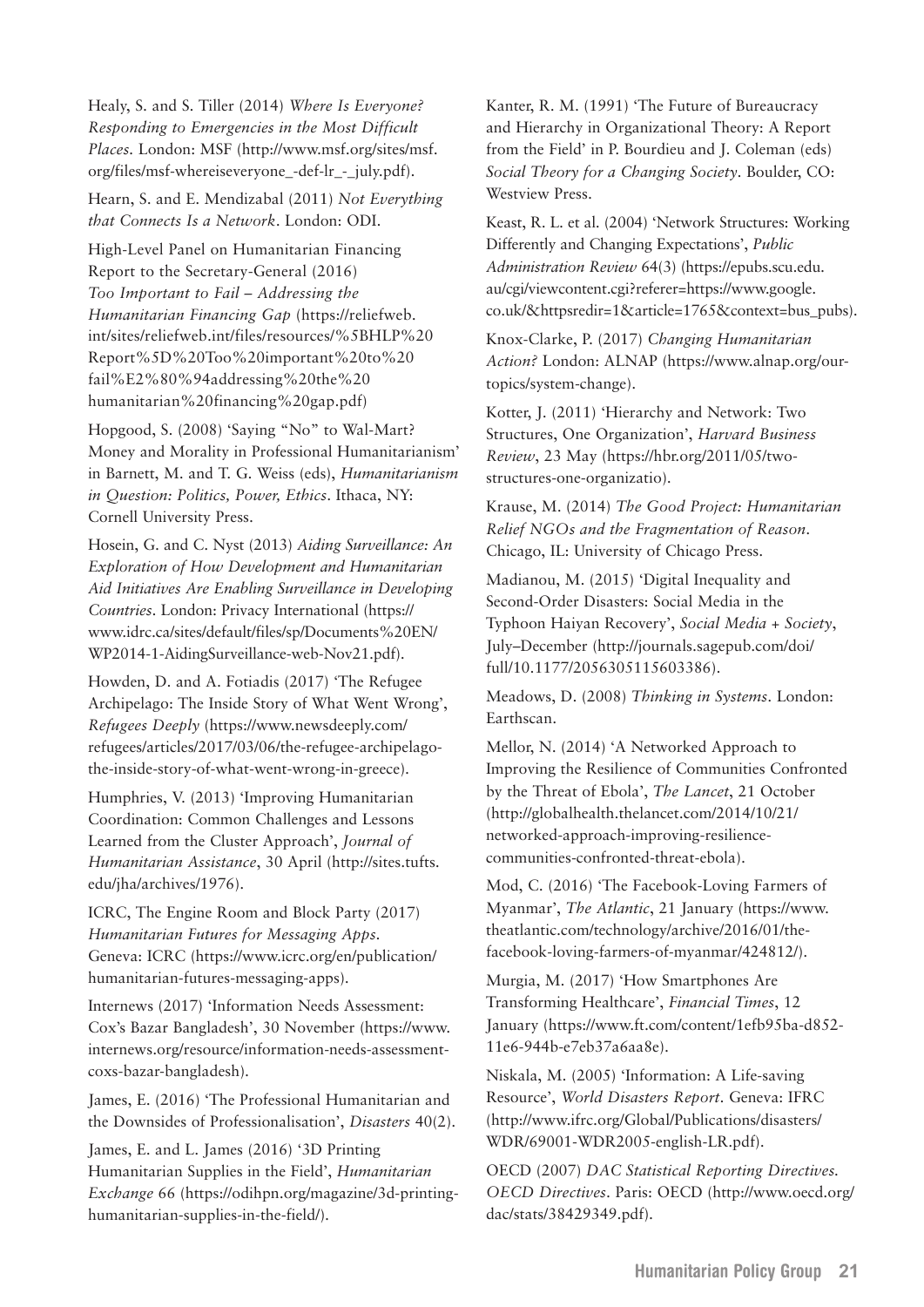OCHA (2013) *Humanitarianism in the Network Age*. New York: OCHA (<https://www.unocha.org/legacy/hina>).

OCHA (2014a) *Humanitarianism in the Age of Cyberwarfare*. New York: OCHA [\(https://www.](https://www.unocha.org/sites/unocha/files/Humanitarianism%20in%20the%20Cyberwarfare%20Age%20-%20OCHA%20Policy%20Paper%2011.pdf) [unocha.org/sites/unocha/files/Humanitarianism%20](https://www.unocha.org/sites/unocha/files/Humanitarianism%20in%20the%20Cyberwarfare%20Age%20-%20OCHA%20Policy%20Paper%2011.pdf) [in%20the%20Cyberwarfare%20Age%20-%20](https://www.unocha.org/sites/unocha/files/Humanitarianism%20in%20the%20Cyberwarfare%20Age%20-%20OCHA%20Policy%20Paper%2011.pdf) [OCHA%20Policy%20Paper%2011.pdf\)](https://www.unocha.org/sites/unocha/files/Humanitarianism%20in%20the%20Cyberwarfare%20Age%20-%20OCHA%20Policy%20Paper%2011.pdf).

OCHA (2014b) *Hashtag Standards for Emergencies*. New York: OCHA ([https://www.unocha.org/](https://www.unocha.org/publication/policy-briefs-studies/hashtag-standards-emergencies) [publication/policy-briefs-studies/hashtag-standards](https://www.unocha.org/publication/policy-briefs-studies/hashtag-standards-emergencies)[emergencies](https://www.unocha.org/publication/policy-briefs-studies/hashtag-standards-emergencies)).

Patel, S. and K. Van Brabant (2017) *The Start Fund, Start Network and Localisation: Current Situation and Future Directions*, Start Network ([http://coastbd.](http://coastbd.net/wp-content/uploads/2015/11/The-Start-Fund-Start-Network-and-Localisation-full-report-WEB.pdf) [net/wp-content/uploads/2015/11/The-Start-Fund-Start-](http://coastbd.net/wp-content/uploads/2015/11/The-Start-Fund-Start-Network-and-Localisation-full-report-WEB.pdf)[Network-and-Localisation-full-report-WEB.pdf\)](http://coastbd.net/wp-content/uploads/2015/11/The-Start-Fund-Start-Network-and-Localisation-full-report-WEB.pdf).

Paynter, B. (2017) 'How Will the Rise of Crowdfunding Reshape How We Give To Charity?', *Fast Company Magazine*, 13 March ([https://www.](https://www.fastcompany.com/3068534/how-will-the-rise-of-crowdfunding-reshape-how-we-give-to-charity-2) [fastcompany.com/3068534/how-will-the-rise-of](https://www.fastcompany.com/3068534/how-will-the-rise-of-crowdfunding-reshape-how-we-give-to-charity-2)[crowdfunding-reshape-how-we-give-to-charity-2\)](https://www.fastcompany.com/3068534/how-will-the-rise-of-crowdfunding-reshape-how-we-give-to-charity-2).

Peterson, S. (2017) 'In Drought-stricken Somaliland, Age-old Challenges Meet WhatsApp', *Christian Science Monitor*, 27 July [\(https://www.csmonitor.](https://www.csmonitor.com/World/Africa/2017/0727/In-drought-stricken-Somaliland-age-old-challenges-meet-WhatsApp) [com/World/Africa/2017/0727/In-drought-stricken-](https://www.csmonitor.com/World/Africa/2017/0727/In-drought-stricken-Somaliland-age-old-challenges-meet-WhatsApp)[Somaliland-age-old-challenges-meet-WhatsApp](https://www.csmonitor.com/World/Africa/2017/0727/In-drought-stricken-Somaliland-age-old-challenges-meet-WhatsApp)).

Podolny, J. and K. Page (1998) 'Network Forms of Organization', *Annual Review of Sociology* 24.

Polak, P. (2010) 'The Birth and Death of Big Institutions', 22 October [\(http://www.paulpolak.com/](http://www.paulpolak.com/the-birth-and-death-of-big-institutions/) [the-birth-and-death-of-big-institutions/](http://www.paulpolak.com/the-birth-and-death-of-big-institutions/)).

Pope-Wiedemann, M. (2016) 'Refugee Crisis: The EU Cracks Down on Volunteers', *Red Pepper*, [\(https://](https://www.redpepper.org.uk/refugee-crisis-the-eu-cracks-down-on-volunteers/) [www.redpepper.org.uk/refugee-crisis-the-eu-cracks](https://www.redpepper.org.uk/refugee-crisis-the-eu-cracks-down-on-volunteers/)[down-on-volunteers/\)](https://www.redpepper.org.uk/refugee-crisis-the-eu-cracks-down-on-volunteers/).

Powell, W. (1990) 'Neither Market nor Hierarchy: Network Forms of Organization', *Research in Organizational Behaviour* 12.

Quelch, J. A. and N. Laidler-Kylander (2005) *The New Global Brands: Managing Non-government Organisations in the 21st Century*. Cincinnati, OH: South-Western.

Ramalingam, B. (2011) *Aid on the Edge of Chaos*. Oxford: Oxford University Press.

Sandel, M. (2012) *What Money Can't Buy: The Moral Limits of Markets*. New York: Allen Lane.

Seybolt, T. B. (2009) 'Harmonizing the Humanitarian Aid Network: Adaptive Change in a Complex System', *International Studies Quarterly* 53.

Smillie, I. and L. Minear (2003) *The Quality of Money: Donor Behaviour in Humanitarian Financing*. Medford, MA: Feinstein International Famine Center.

Smith, M. L. and K. M. A. Reilly (eds) (2013) *Open Development: Networked Innovations in International Development*. Cambridge, MA and London: MIT Press.

Specia, M. and P. Mozur (2017) 'A War of Words Puts Facebook at the Center of Myanmar's Rohingya Crisis', *New York Times*, 27 October ([https://www.](https://www.nytimes.com/2017/10/27/world/asia/myanmar-government-facebook-rohingya.html) [nytimes.com/2017/10/27/world/asia/myanmar](https://www.nytimes.com/2017/10/27/world/asia/myanmar-government-facebook-rohingya.html)[government-facebook-rohingya.html\)](https://www.nytimes.com/2017/10/27/world/asia/myanmar-government-facebook-rohingya.html).

Srnicek, N. (2017) *Platform Capitalism*. London: Verso Books.

Steets, J. et al. (2016) *Drivers and Inhibitors of Change in the Humanitarian System*. Berlin: Global Public Policy Institute ([http://www.gppi.net/](http://www.gppi.net/publications/humanitarian-action/article/drivers-and-inhibitors-of-change-in-the-humanitarian-system/) [publications/humanitarian-action/article/drivers-and](http://www.gppi.net/publications/humanitarian-action/article/drivers-and-inhibitors-of-change-in-the-humanitarian-system/)[inhibitors-of-change-in-the-humanitarian-system/\)](http://www.gppi.net/publications/humanitarian-action/article/drivers-and-inhibitors-of-change-in-the-humanitarian-system/).

Stoianova, V. (2017) *Humanitarian Financing: Is It All About Money?* Barcelona: MSF ([https://arhp.msf.](https://arhp.msf.es/emergency-gap/humanitarian_financing_is_it_all_about_money) es/emergency-gap/humanitarian financing is it all about money).

Tanner, L. and A. Obrecht (2015) *Words of Relief: Translators without Borders' Local Language Translation for* Emergencies, HIF/ALNAP case study. London: ALNAP [\(https://www.alnap.org/](https://www.alnap.org/help-library/words-of-relief-translators-without-borders%E2%80%99-local-language-translation-for-emergencies) [help-library/words-of-relief-translators-without](https://www.alnap.org/help-library/words-of-relief-translators-without-borders%E2%80%99-local-language-translation-for-emergencies)[borders%E2%80%99-local-language-translation-for](https://www.alnap.org/help-library/words-of-relief-translators-without-borders%E2%80%99-local-language-translation-for-emergencies)[emergencies\)](https://www.alnap.org/help-library/words-of-relief-translators-without-borders%E2%80%99-local-language-translation-for-emergencies).

Toor, A. (2017) 'Creating an Airbnb for Refugees Is More Complicated Than It Sounds,' *The Verge*, 17 February ([https://www.theverge.com/2017/2/17/](https://www.theverge.com/2017/2/17/14649512/airbnb-refugee-trump-europe-activists)  [14649512/airbnb-refugee-trump-europe-activists](https://www.theverge.com/2017/2/17/14649512/airbnb-refugee-trump-europe-activists)).

Toyama, K. (2011) 'Technology as Amplifier in International Development', *Proceedings of the 2011 iConference*.

Translators Without Borders (2017) *Words of Relief – Ebola Crisis Learning Review* ([https://](https://translatorswithoutborders.org/words-relief-ebola-crisis-learning-review/) [translatorswithoutborders.org/words-relief-ebola-crisis](https://translatorswithoutborders.org/words-relief-ebola-crisis-learning-review/)[learning-review/\)](https://translatorswithoutborders.org/words-relief-ebola-crisis-learning-review/).

Tufkeci, Z. (2017) *Twitter and Tear Gas: The Power and Fragility of Networked Protest*. Newhaven, CT: Yale University Press.

UN Foundation (2015) *Disaster 2.0: The Future of Information Sharing in Emergencies* ([http://www.](http://www.unfoundation.org/news-and-media/publications-and-speeches/disaster-relief-2-report.html) [unfoundation.org/news-and-media/publications-and](http://www.unfoundation.org/news-and-media/publications-and-speeches/disaster-relief-2-report.html)[speeches/disaster-relief-2-report.html\)](http://www.unfoundation.org/news-and-media/publications-and-speeches/disaster-relief-2-report.html).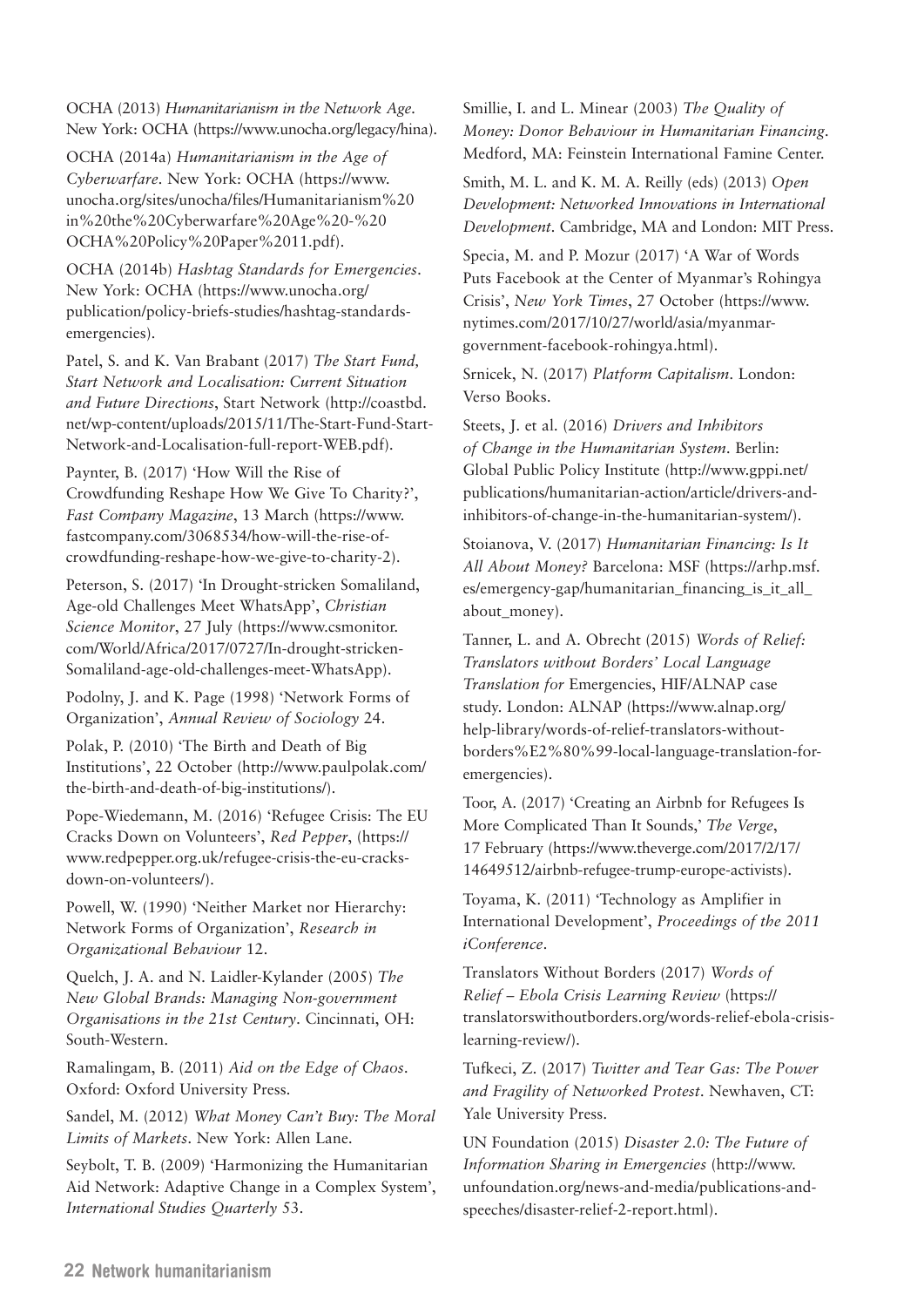UNHCR (2016) *Connecting Refugees: How Internet and Mobile Connectivity Can Improve Refugee Well-Being and Transform Humanitarian Action*. Geneva: UNHCR [\(http://www.unhcr.org/5770d43c4.](http://www.unhcr.org/5770d43c4.pdf) [pdf](http://www.unhcr.org/5770d43c4.pdf)).

Walker, P. and C. Russ (2011) 'Fit for Purpose: The Role of Modern Professionalism in Evolving the Humanitarian Endeavour', *International Review of the Red Cross* 93(884) [\(file:///C:/Users/mfoley/Downloads/](C://Users/mfoley/Downloads/irrc-884-walter-russ.pdf) [irrc-884-walter-russ.pdf](C://Users/mfoley/Downloads/irrc-884-walter-russ.pdf)).

Walkup, M. (1997) 'Policy Dysfunction in Humanitarian Organizations: The Role of Coping Strategies, Institutions, and Organizational Culture', *Journal of Refugee Studies* 10(1).

Wall, I. and K. Hedlund (2016) *Localisation and Locally-led Crisis Response: A Literature Review*. Geneva: L2GP [\(http://www.local2global.info/](http://www.local2global.info/wp-content/uploads/L2GP_SDC_Lit_Review_LocallyLed_June_2016_final.pdf) [wp-content/uploads/L2GP\\_SDC\\_Lit\\_Review\\_](http://www.local2global.info/wp-content/uploads/L2GP_SDC_Lit_Review_LocallyLed_June_2016_final.pdf) [LocallyLed\\_June\\_2016\\_final.pdf\)](http://www.local2global.info/wp-content/uploads/L2GP_SDC_Lit_Review_LocallyLed_June_2016_final.pdf).

Wall, M., M. Otis Campbell and D. Janbek (2015) 'Syrian Refugees and Information Precarity', *New Media & Society* 19(2).

Weber, M. (1921) *The Distribution of Power within the Community: Classes, Stände, Parties*. Published in 2010 in *Journal of Classical Sociology* 10(2).

Webster, F. (1995) *Theories of the Information Society*. London: Routledge.

Weinberger, D. (2002) *Small Pieces Loosely Joined: A Unified Theory of the Web*. New York: Perseus Publishing.

Whipkey, K. and A. Verity (2015) *Guidance for Incorporating Big Data into Humanitarian Operations*, Digital Humanitarian Network ([http://digitalhumanitarians.com/](http://digitalhumanitarians.com/sites/default/files/resource-field_media/IncorporatingBigDataintoHumanitarianOps-2015.pdf) [sites/default/files/resource-field\\_media/](http://digitalhumanitarians.com/sites/default/files/resource-field_media/IncorporatingBigDataintoHumanitarianOps-2015.pdf) [IncorporatingBigDataintoHumanitarianOps-2015.pdf\)](http://digitalhumanitarians.com/sites/default/files/resource-field_media/IncorporatingBigDataintoHumanitarianOps-2015.pdf).

Zuboff, S. (2015) 'Big Other: Surveillance Capitalism and the Prospects of an Information Civilization', *Journal of Information Technology* 30.

Zyck, S. with H. Krebs (2015) Localising Humanitarianism: Improving Effectiveness through Inclusive Action. London: ODI [\(https://www.odi.org/](https://www.odi.org/sites/odi.org.uk/files/odi-assets/publications-opinion-files/9720.pdf) [sites/odi.org.uk/files/odi-assets/publications-opinion](https://www.odi.org/sites/odi.org.uk/files/odi-assets/publications-opinion-files/9720.pdf)[files/9720.pdf\)](https://www.odi.org/sites/odi.org.uk/files/odi-assets/publications-opinion-files/9720.pdf).